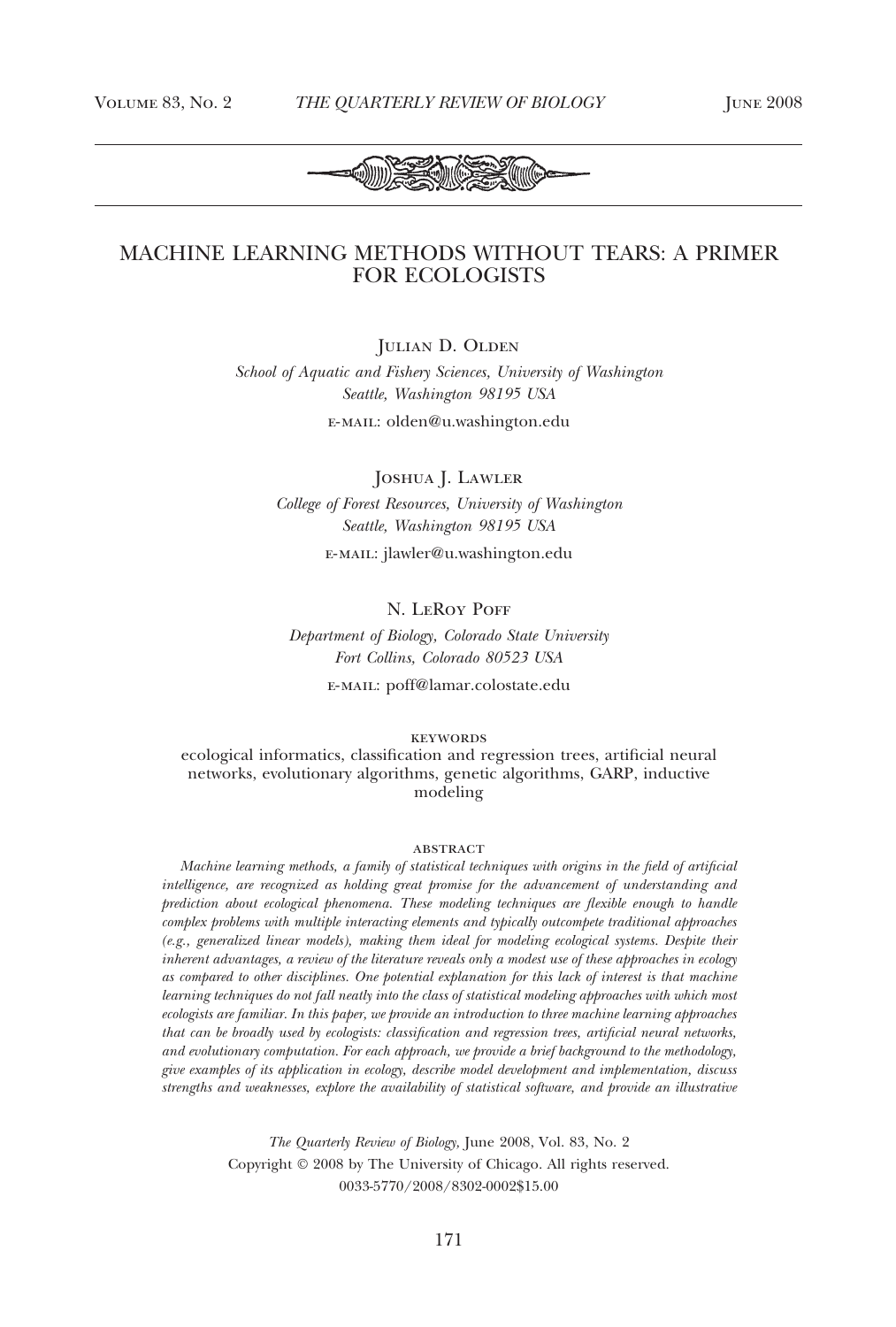*example. Although the ecological application of machine learning approaches has increased, there remains considerable skepticism with respect to the role of these techniques in ecology. Our review encourages a greater understanding of machine learning approaches and promotes their future application and utilization, while also providing a basis from which ecologists can make informed decisions about whether to select or avoid these approaches in their future modeling endeavors.*

### **INTRODUCTION**

**P REDICTIVE ABILITY** is considered by many to be the ultimate goal in ecology (Peters 1991). Recent decades have witnessed an increasing role of prediction in applied ecology, in large part because of the mounting threats to biological diversity from global environmental change and the resulting need for ecological forecasting (Clark et al. 2001). Such efforts, however, are hindered by the many complexities of ecosystems, including historical legacies, time lags, nonlinearities, interactions, and feedback loops that vary in both time and space (Levin 1998). Accordingly, ecologists are challenged by the need to understand and predict complex ecological processes and patterns.

One promising set of quantitative tools that can help solve such environmental challenges (e.g., global climate change, emerging diseases, biodiversity loss) is currently being researched and developed under the rubric of ecological informatics (Green et al. 2005). Ecological informatics, or eco-informatics, is an interdisciplinary framework that promotes the use of advanced computational technology to reveal ecological processes and patterns across levels of ecosystem complexity (Recknagel 2003). Machine learning (ML) is a rapidly growing area of eco-informatics that is concerned with identifying structure in complex, often nonlinear data and generating accurate predictive models. Recent advances in data collection technology, such as remote-sensing and data network centers and archives, have produced large, high-resolution datasets spanning spatial and temporal extents that were, until recently, unattainable. As a result, ecologists have the exciting opportunity to take advantage of ML approaches to model the complex relationships inherent in these large datasets. Applications of ML methods in ecology are diverse, and range from testing biogeographical, ecological, and evolutionary hypotheses to modeling species distributions for conservation and management planning (e.g., Fielding 1999; Recknagel 2001, 2003; Cushing and Wilson 2005; Ferrier and Guisan 2006; Park and Chon 2007).

ML algorithms can be organized according to a diverse taxonomy that reflects the desired outcome of the modeling process. A number of ML techniques have been promoted in ecology as powerful alternatives to traditional modeling approaches. These include supervised learning approaches that attempt to model the relationship between a set of inputs and known outputs, such as artificial neural networks (Lek et al. 1996), cellular automata (Hogeweg 1988), classification and regression trees (De'ath and Fabricius 2000), fuzzy logic (Salski and Sperlbaum 1991), genetic algorithms and programming (Stockwell and Noble 1992), maximum entropy (Phillips et al. 2006), support vector machines (Drake et al. 2006), and wavelet analysis (Cho and Chon 2006). In addition, unsupervised learning approaches are used to reveal patterns in ecological data, including Hopfield neural networks (Hopfield 1982) and self-organizing maps (Kohonen 2001). The growing use of these methods in recent years is the direct result of their ability to model complex, nonlinear relationships in ecological data without having to satisfy the restrictive assumptions required by conventional, parametric approaches (Guisan and Zimmermann 2000; Peterson and Vieglais 2001; Olden and Jackson 2002a; Elith et al. 2006). As a result, ML approaches often exhibit greater power for explaining and predicting ecological patterns. The recent formation of The International Society for Ecological Informatics, as well as the birth of the scientific journal *Ecological Informatics,*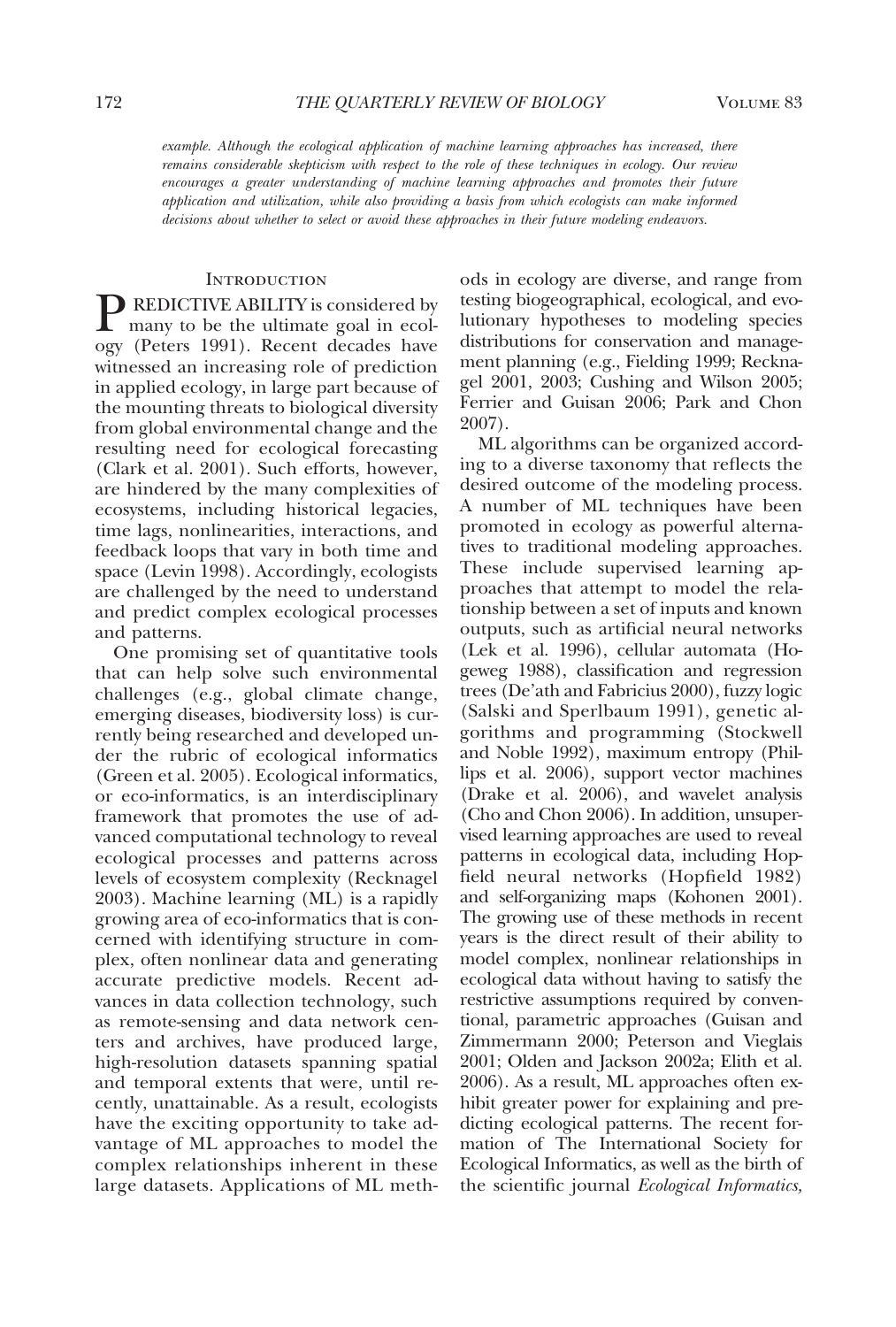supports the observation that ML has evolved from a field of theoretical demonstrations to one of significant and applied value in ecology.

Perhaps not surprisingly, ML approaches are predominantly used by ecologists with strong computational skills, and they have seen only limited use within the broader scientific community. Why have ML approaches not been widely embraced by ecologists? One reason is that ecologists may lack the fundamental background needed to understand and implement these methods, and they may be unsure about how to select approaches that best suit their needs. At the same time, researchers in the field of ecological informatics continue to advance better and more complex ML algorithms, arguing that more powerful computers and increased availability of large ecological data sets will move them further into the mainstream. Unfortunately, as the technology in ML grows, so does the inaccessibility of these techniques to the majority of ecologists who still require a basic understanding of why, when, where, and how such approaches should be applied.

We argue that there are relatively few examples in the ecological literature that encourage the exploration and promote the application of ML methods. In this paper, we will address this concern by providing a comprehensive review of three ML methods that have recently gained popularity among ecologists: classification and regression trees, artificial neural networks, and evolutionary computation (genetic algorithms and programming); however, we recognize that other statistical approaches, including generalized additive models and multivariate adaptive regression splines, have also illustrated utility in ecology (e.g., Austin 2007; Elith and Leathwick 2007). For each approach, we will provide a brief background to the methodology, give examples of its application in ecology, describe model development and implementation, discuss strengths and weaknesses, and explore the availability of statistical software. In order to more clearly illustrate the basic principles of the ML methodologies, we will apply each method to a common ecological question, namely modeling species richness (dependent variable) as a function of environmental descriptors (independent variables). We stress that our review is not meant to replace previously published texts on ML (e.g., Fielding 1999; Lek and Guégan 2000), rather it is intended to provide a gentle introduction to ML methods that is more readily accessible to the broad community of ecologists. We accomplish this by favoring written explanation over mathematical formulas and by avoiding statistical jargon that often serves to limit the readership and comprehension of ML methodologies by ecologists. Put simply, our hope is that this paper will encourage a greater understanding and the future application of ML approaches in the ecological sciences.

# An Illustrative Example of Machine Learning Methods

In order to illustrate ML methodologies, we will use an empirical example relating fish species richness to environmental characteristics of 8236 north-temperate lakes in Ontario, Canada. Identifying both patterns and drivers of species richness is a longstanding problem in ecology because environmental factors typically interact in nonlinear ways to influence the number of species at any particular site. This example is used solely to demonstrate a common statistical problem in which a researcher is interested in modeling a single dependent variable as a function of multiple independent variables and, thus, is not meant as a comparative analysis of approaches. We chose this relatively simple dataset and straightforward ecological problem for illustrative purposes. Although ML approaches are well-suited for addressing even seemingly simple problems, many of the advantages of these approaches can be brought to bear on much more complex problems as well.

We selected 8 whole-lake descriptors that are related to habitat requirements of temperate fish species of the Ontario region (Minns 1989). Regional climate was represented by the mean monthly air temperature (TEMP, measured in °C) and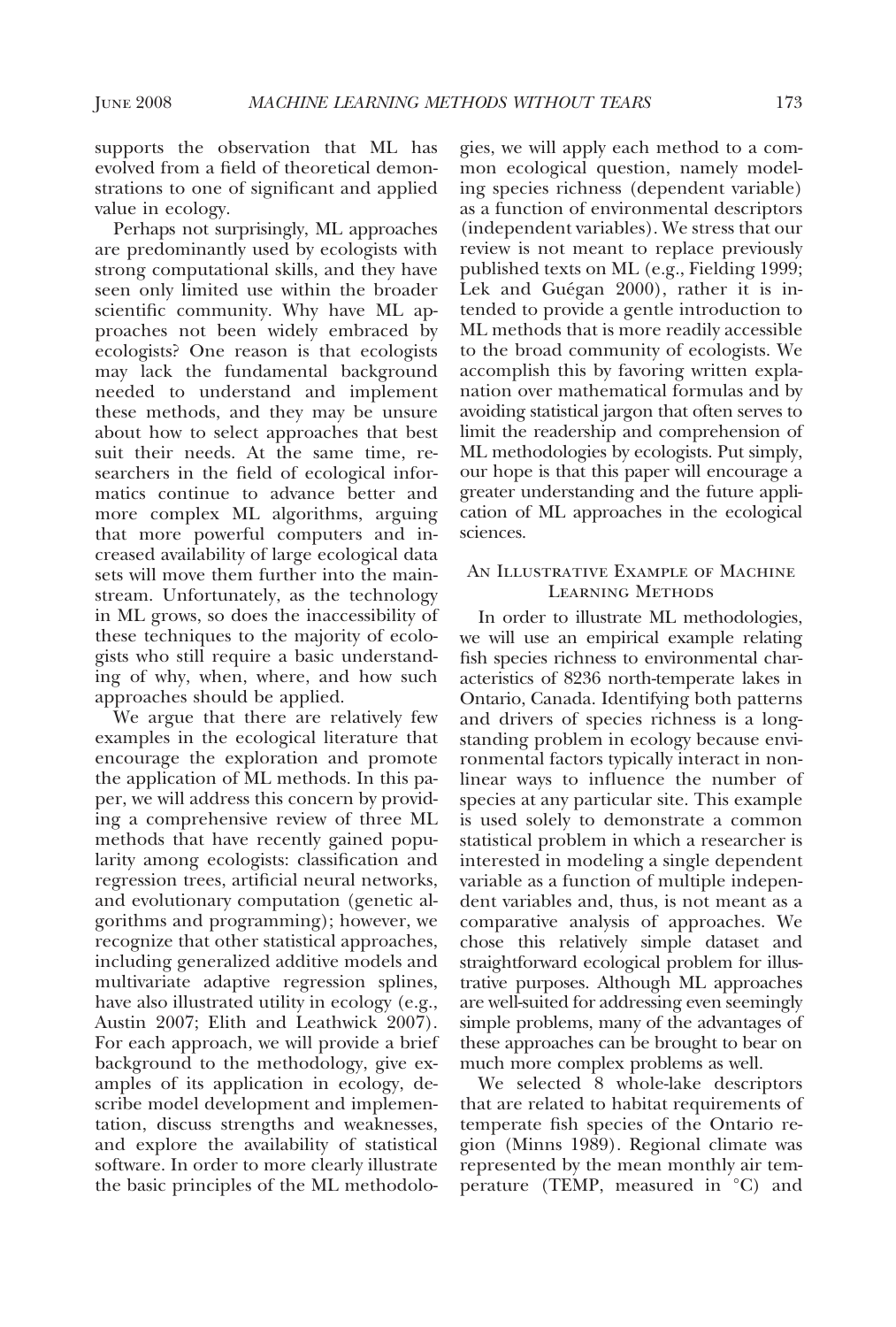mean monthly precipitation (PPT, cm) for each lake based on data collected from 1836 recording stations between 1960 and 1989 by the Atmospheric Environment Service of Environment Canada (see Vander Zanden et al. 2004). Whole-lake measures of habitat included lake surface area (AREA, km<sup>2</sup>), total shoreline perimeter (SHP, km), maximum depth (MAXD, m), elevation (ELEV, m), secchi disc depth (SDD, m), and pH. The primary source of the fish distribution data was the Fish Species Distribution Data System of the Ontario Ministry of Natural Resources. To assess predictive performance of the models, we used 10-fold cross-validation. In this procedure, the original data is partitioned into 10 subsamples each containing *n*/10 observations; a single subsample is retained as the validation data for testing the model, and the remaining 9 subsamples are used as training data. The cross-validation process is then repeated 10 times (hence, folds), with each of the subsamples used exactly once as the validation data. The 10 results are then combined to produce a single set of predictions for all *n* observations. For general information regarding model selection, model validation, and the assessment of predictive performance (i.e., topics that are not the focus of our study), we refer the reader to Fielding and Bell (1997).

# Classification and Regression Trees (CARTs)

# background and ecological applications

Classification and Regression Trees (CARTs), collectively called decision trees, date from the pioneering work of Morgan and Sonquist (1963) in the social sciences, and their use in statistical literature was rekindled by the seminal monograph of Breiman et al. (1984). Since this time, decision trees have been widely used in a number of applied sciences including medicine, computer science, and psychology (Ripley 1996). Recent years have seen CARTs emerge as powerful statistical tools for analyzing complex ecological datasets because they offer a useful alternative when modeling nonlinear data containing independent variables that

are suspected of interacting in a hierarchical fashion (De'ath and Fabricius 2000).

There have been numerous ecological applications of CARTs across a wide range of topics. Decision trees have been used to develop habitat models for threatened birds (O'Connor et al. 1996), tortoise species (Anderson et al. 2000), and endangered crayfishes (Usio 2007). Iverson and Prasad (1998) forecasted potential shifts in tree species distributions resulting from climatic warming, Rollins et al. (2004) quantified the relationship between the frequency and severity of forest fires and landscape structure, and Mercado-Silva et al. (2006) predicted patterns of fish species invasions in the Laurentian Great Lakes. Other applications have involved modeling patterns of variability in PCB concentrations of salmonid species (Lamon and Stow 1999), predicting days postpartum from fatty acids measured in harbor seal milk (Smith et al. 1997), delineating geographic patterns of bottlenose dolphin ecotypes (Torres et al. 2003), and developing models that assessed the vulnerability of the landscape to tsunami damage (Iverson and Prasad 2007).

### methodology

CART analysis is a form of binary recursive partitioning where classification and regression trees refer to the modeling of categorical and continuous response variables, respectively (Bell 1999). The general anatomy of a decision tree is presented in Figure 1. The term "binary" implies that each group of observations, represented by a node in a decision tree, is split into two child nodes, a process through which the original node becomes a parent node. The term "recursive" refers to the fact that the binary partitioning process can be applied repetitively. Thus, each parent node can give rise to two child nodes and, in turn, each of these child nodes may themselves be split, forming additional children. The term "partitioning" refers to the fact that the dataset is split into sections or partitioned. Although there are many different versions of binary recursive partitioning available, each with its own unique details,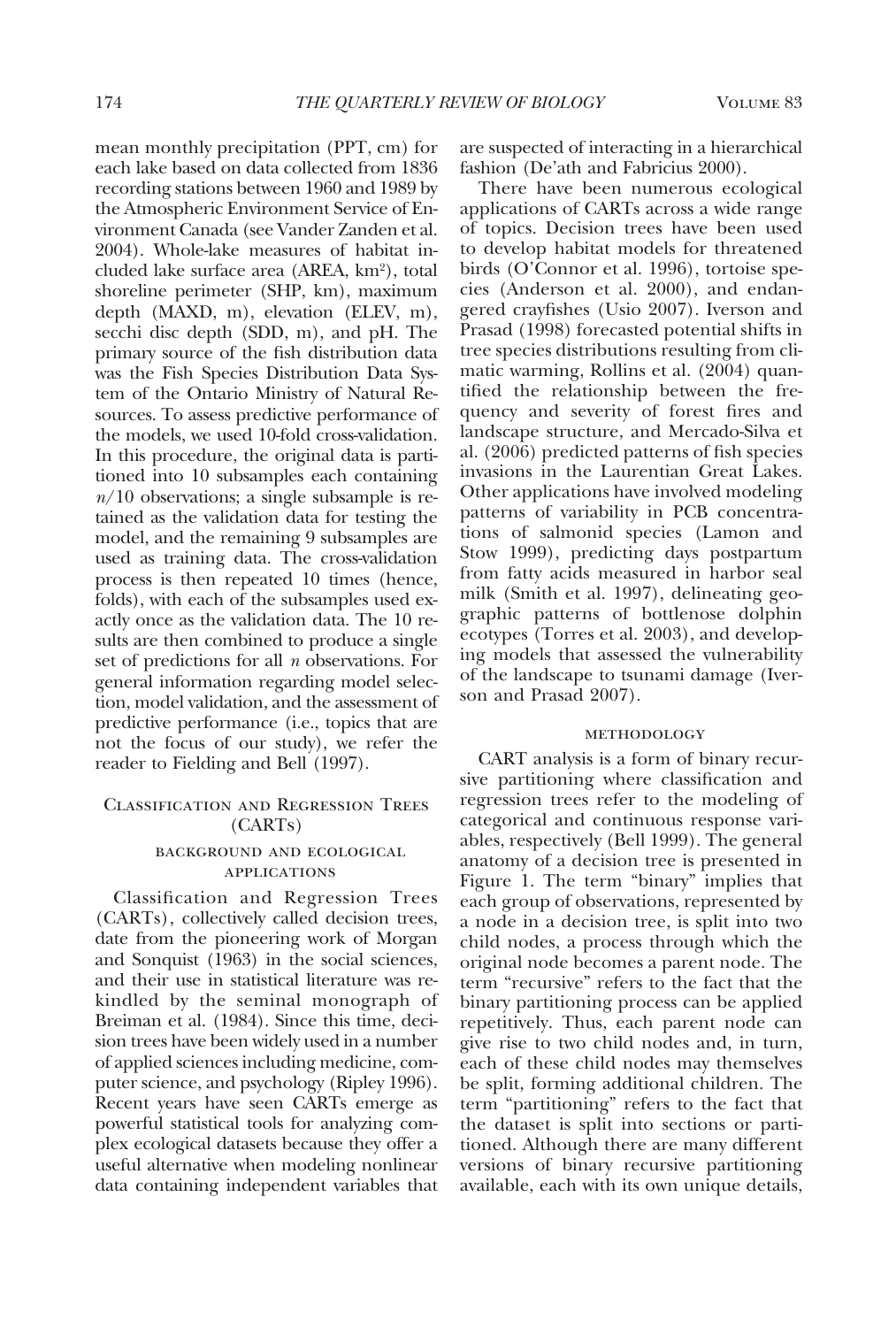

Figure 1. The General Anatomy of a Classification or Regression Tree

the overall methodology is consistent regardless of the exact implementation.

CART analysis consists of three basic steps. The first step involves *tree building*, during which a decision tree is built by repeatedly partitioning the data set into a nested series of mutually exclusive groups, each of them as homogeneous as possible with respect to the response variable. Tree building begins at the root node with the entire dataset, and the algorithm formulates split-defining conditions for each possible value of all the independent variables to create candidate— or surrogate—splits. Other splitting criteria are also available. Next, the algorithm selects the best candidate split that minimizes the average "impurity" of the two child nodes. Impurity is based on a goodness of fit measure, such as the information (entropy) index and the Gini index for classification trees and sums of squares about group means for regression trees (De'ath and Fabricius 2000). The algorithm continues recursively with each of the new children nodes until tree building is stopped.

The second step consists of *stopping the*

*tree building process*. The process is stopped when: (1) there are only *n* observations in each of the child nodes (where *n* is set by the user), (2) all observations within each child node have the identical distribution of independent variables, making splitting impossible, or (3) an external limit on the number of splits in the tree or minimum purity threshold is achieved. A terminal node or "leaf" is a node that the algorithm cannot partition any further because one of the above criteria is met. In classification trees, each node— even the root node—is assigned a predicted probability for each class (often the class with the greatest probability is assigned to the node). For regression trees, the predicted value for each node is typically defined as the mean or median value of the response variable for the observations in the node.

The third step involves *tree pruning and optimal tree selection*. The most common method used is called "cost-complexity" pruning, which results in the creation of a sequence of progressively simpler trees through the pruning or cutting of increasingly important nodes. This method relies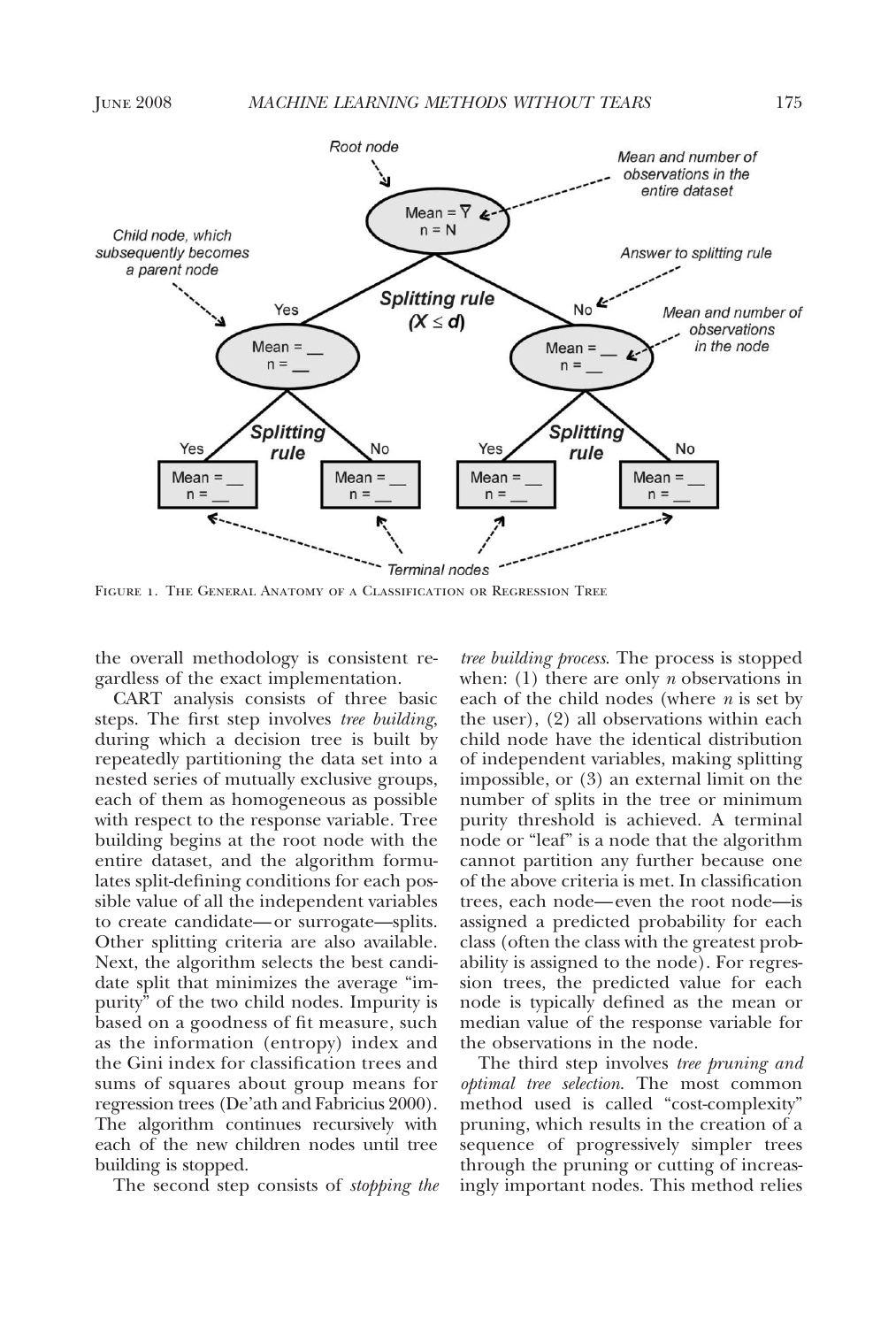on a complexity parameter, denoted  $\alpha$ , which is gradually increased during the pruning process. Starting at the terminal nodes, the child nodes are pruned away if the resulting change in the model error is less than  $\alpha$  multiplied by the change in tree complexity. Thus,  $\alpha$  is a measure of how much additional accuracy a split must add to the entire tree to warrant the additional complexity. As  $\alpha$  is increased, more and more nodes of increasing importance are pruned away, resulting in simpler and simpler trees (Bell 1999). The goal in selecting the optimal tree is to find the correct complexity parameter  $\alpha$  so that the information in the learning dataset is fit but not overfit, the latter condition occurring when the model successfully describes the specifics of the original data but is unable to predict additional data. It is common practice to determine the optimal size of the decision tree (i.e., the number of terminal nodes) by selecting the tree size with the smallest model error based on repeated cross-validations of the data. Alternatively, the smallest tree whose model error falls within the one standard error rule is also used (see De'ath and Fabricius 2000). For further discussion on validation techniques and their use in identifying ideal tree size, see Breiman et al. (1984), Bell (1999), Hastie et al. (2001), and Sutton (2005).

Based on the branching topology of the decision tree, one can interpret the primary splits that represent the most important variables in the prediction process, as well as the best competitive surrogate splits that also show high classification power. To calculate the overall importance of the independent variables in a decision tree, the CART analysis quantifies the improvement measure attributable to each variable in its role as a surrogate to the primary split. The values of these improvements are summed over each node, totaled, and scaled relative to the best performing variable, i.e., expressed as a relative importance on a 0 –100% scale (Breiman et al. 1984).

### strengths and weaknesses

CART analysis has a number of advantages over traditional statistical methods that make it particularly attractive for modeling ecological data. These include the fact that CARTs are: (1) inherently nonparametric and, therefore, not affected by heteroscedasticity or distributional error structures that affect parametric procedures; (2) invariant to monotonic transformations of the data, thus eliminating the need for data transformations; (3) able to handle mixed numerical data including categorical, interval, and continuous variables; (4) able to deal with missing variables by using the surrogate splitting variables in the decision tree; (5) not affected by outliers (outliers are isolated into a node, and have only a minimal effect on splitting); (6) able to detect and reveal interactions in the data set; (7) able to effectively deal with higher dimensionality (i.e., it can identify a reduced set of important variables from a large number of submitted variables); (8) relatively simple to interpret graphically. In general, of the three ML approaches reviewed here, CART is the most flexible with respect to data requirements and the most transparent when it comes to understanding the modeling process (Table 1).

Despite their many advantages, CARTs have a number of weaknesses that are rarely discussed in the literature. First, analyses that identify "splitting" variables by employing the exhaustive search of all possibilities have the chance of increasing the complexity of the search, thereby causing computational strain, especially with large data sets (although advances in computer speed have partially eliminated this problem). This tends to select a decision tree that has more splits, thus promoting overfitting. Second, deducing rules from a decision tree can be very complicated because it is not based on a probabilistic model. Therefore, there is no probability level or confidence interval associated with predictions derived from using a classification or regression tree to classify a new set of data. Third, correlations among independent variables can complicate the identification of important interactions. Fourth, decision trees are typically unstable, i.e., sometimes small changes in the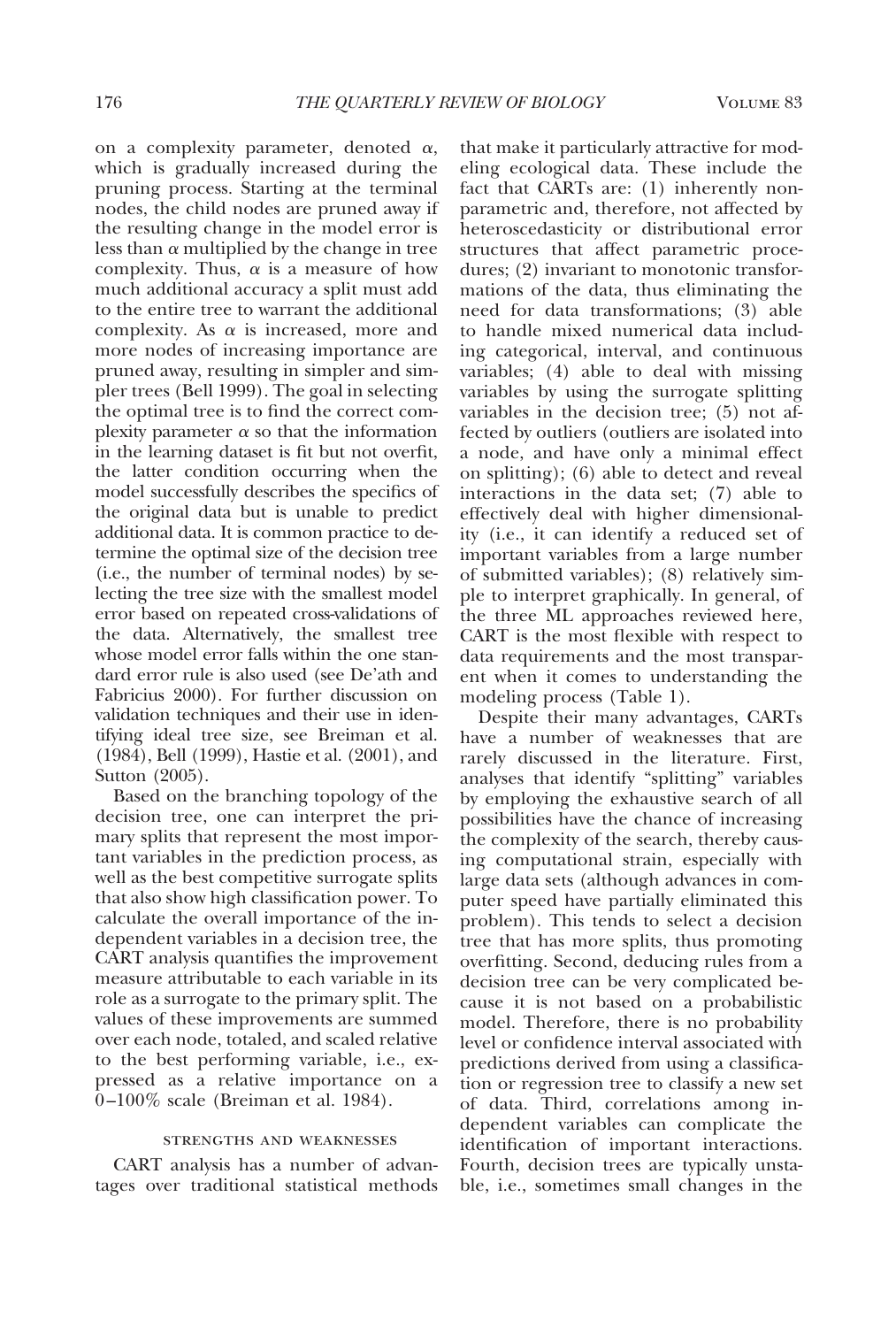| a.<br>۱D۱ |  |
|-----------|--|
|           |  |

*Comparison of machine learning approaches according to a number of model characteristics*

| Characteristic                                             | <b>GLM</b> | <b>CART</b> | <b>ANN</b> | EA       |
|------------------------------------------------------------|------------|-------------|------------|----------|
| Data Requirements                                          |            |             |            |          |
| Accommodate "mixed" data types                             | Low        | High        | Low        | Moderate |
| Accommodate missing values of predictors                   | Low        | High        | Low        | Low      |
| Insensitive to monotonic transformations of predictors     | Low        | High        | Moderate   | Moderate |
| Robust to outliers in predictors                           | Low        | Moderate    | Moderate   | Moderate |
| Insensitive to irrelevant predictors                       | Low        | High        | Moderate   | Moderate |
| <b>Modeling Process</b>                                    |            |             |            |          |
| Automation ( <i>i.e.</i> , low degree of user involvement) | High       | Moderate    | Moderate   | Low      |
| Transparency of the modeling process                       | High       | Moderate    | Low        | Low      |
| Ability to model nonlinear relationships                   | Low        | Moderate    | High       | High     |
| Accommodate interactions among predictors                  | Low        | Moderate    | High       | High     |
| Model Output                                               |            |             |            |          |
| Explanatory insight and variable interpretability          | High       | Moderate    | Moderate   | Low      |
| Predictive power                                           | Low        | Moderate    | High       | High     |
| Software Availability and Ease-of-Use                      | High       | Moderate    | Low        | Low      |

Classification and regression trees (CARTs), artificial neural networks (ANNs), and evolutionary algorithms (EAs) are compared to the family of generalized linear models (GLMs) that are traditionally used in ecology. Comparisons are generalized to include both classification and prediction problems. Values are based on Hastie et al. (2001), peer-reviewed literature, and the personal experiences of the authors.

learning sample values can lead to significant changes in the variables used in the splits. As a result, overall variable importance cannot be determined by only examining the final tree; it also requires the examination of all possible surrogate splits. Fifth, perhaps the greatest weakness of CARTs is that the final decision tree is not guaranteed to be the optimal tree. At each splitting decision in the tree growing process, the selected split is the one that results immediately in reduced impurity (for classification) or variation (for regression). One might expect that some other split, which would appear suboptimal at the time, could produce more effective future splits (Sutton 2005). A variety of approaches have been developed to address the latter two problems, including the application of bagging and boosting techniques and the creation of an ensemble tree based on random forests of multiple trees. We refer the reader to De'ath (2007) and Cutler et al. (2007) for an ecological treatment of these topics.

### **SOFTWARE**

Many commercial packages are available to implement CART. This software varies from requiring a fair amount of user design and programming to Windows-based programs to powerful and user-friendly Graphical User Interfaces. Windows-based programs include CART (www.salford-systems.com), DTREG (www.dtreg.com), KnowledgeSEEKER (www .angoss.com), QUEST (www.stat.wisc.edu/ ~loh), PolyAnalyst (www.megaputer.com), Random Forests (www.stat.berkeley.edu/ users/breiman), Shih Data Miner (www .shih.be), See5/C5.0 (www.rulequest.com), and XpertRule Miner (www.attar.com). Modules and libraries for statistical software packages include AnswerTree for SPSS (www.spss.com/answertree), Multivariate Exploratory Techniques (Classification Trees) for Statistica (www.statsoft.com), Enterprise Miner for SAS (www.sas.com), Tree library for S-Plus (http://lib.stat.cmu.edu/S), and Rpart for the R-package (http://cran .r-project.org).

#### case study

We constructed a regression tree to gain explanatory and predictive insight into the environmental drivers of fish species richness. CART begins with the entire heterogeneous sample of 8236 north-temperate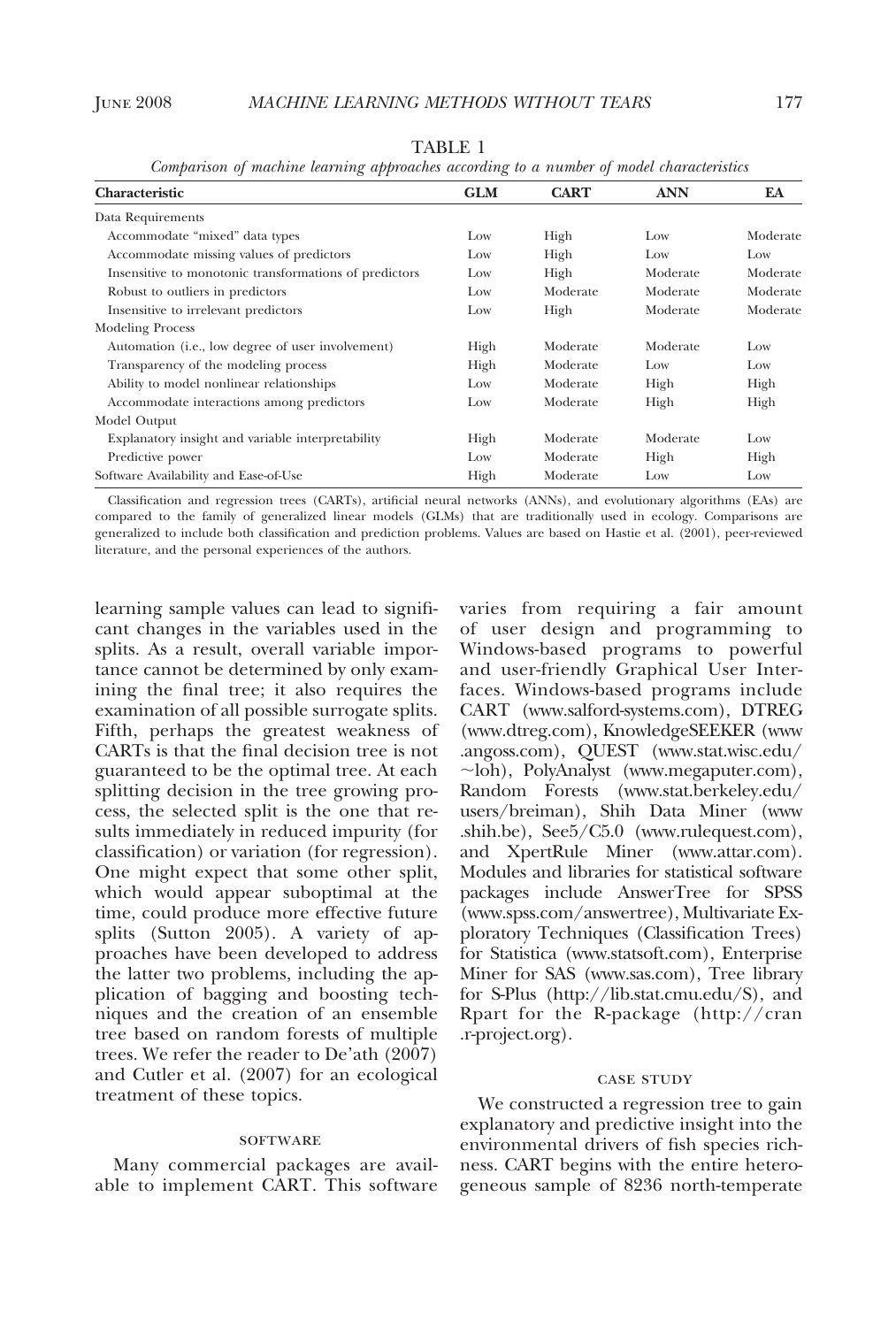lakes, consisting of both species-poor and species-rich lakes. The goal of CART analysis is to partition the sample according to a "splitting rule" and a "goodness of split criteria." Splitting rules are questions of the form, "Is the environmental variable less or equal to some value?" or, put more generally, "Is  $X \le d$ ?" where X is an independent variable and d is a constant within the range of that variable. Such questions are used to "split" the sample, and a goodness of split criteria compares different splits and determines which of these will produce the most homogeneous subsamples. With respect to our case study, we wanted to disaggregate the lakes into those with similar values of fish species richness. As an example, Figure 2 is based on output produced by CART (Salford Systems, Inc.) when we set the parent node minimum to 1000 lakes and the terminal node minimum to 200 lakes. The first step was to select the optimal size of the regression tree, defined by the number of terminal nodes. Breiman et al. (1984) suggest the 1-SE rule, whereby the best tree is taken as the smallest tree having an estimated error rate that is within one standard error of the minimum value across all trees. Using 10 fold cross-validation, we selected a final tree with 8 terminal nodes that exhibited a predictive performance of R=0.65 between predicted and observed species richness (Figure 2A).

The final regression tree is shown in Figure 2C. The root node at the top of the tree shows that the 8236 study lakes in the initial sample contain, on average, 6.7 fish species. The first split of the root node is based on lake surface area. For lakes less than or equal to  $1.5 \text{ km}^2$  in area ("Yes" answer on the left-hand branch of the tree), the average richness is  $5.3$  (n = 5511 lakes). This group is split based on a shoreline perimeter greater than ("No") or less than ("Yes") 3.5 km (average richness  $= 6.3$  vs. 3.9 species). Of the 2322 lakes with smaller shoreline perimeters, the regression tree distinguishes between two terminal nodes based on an annual air temperature threshold of 2.2 °C: node A representing 859 lakes with an average of 3.1 species, and node B representing 1463 lakes with an average of 4.5 species. The parent node containing the 3189 lakes with larger shoreline perimeters is split by a number of additional criteria, including mean monthly precipitation and elevation, to produce terminal nodes C through E, which represent the most homogeneous subgroups that can be partitioned with the given independent variables. For the right-hand split leading off from the root node the same interpretation is used. According to all surrogate splits in the regression tree, we find that surface area, shoreline perimeter, and mean monthly precipitation are the most important predictors of fish species richness (Figure 2B).

# Artificial Neural Networks (ANNs)

# background and ecological **APPLICATIONS**

An artificial neural network (ANN), or, more generally, a multilayer perception, is a modeling approach inspired by the way biological nervous systems process complex information. The key element of the ANN is the novel structure of the information processing system, which is composed of a large number of highly interconnected elements called neurons, working in unity to solve specific problems. The concept of ANNs was first introduced in the 1940s (McCulloch and Pitts 1943); however, it was not popularized until the development of the backpropagation training algorithm by Rumelhart et al. (1986). The flexibility of this modeling technique has led to its widespread use in many disciplines such as physics, economics, and biomedicine.

Researchers in ecology have also recognized the potential mathematical utility of neural network algorithms for addressing an array of problems. Previous applications include the modeling of species distributions (Mastrorillo et al. 1997; Ozesmi and Ozesmi 1999), species diversity (Guégan et al. 1998; Brosse et al. 2001; Olden et al. 2006b), community composition (Olden et al. 2006a), and aquatic primary and secondary production (Scardi and Harding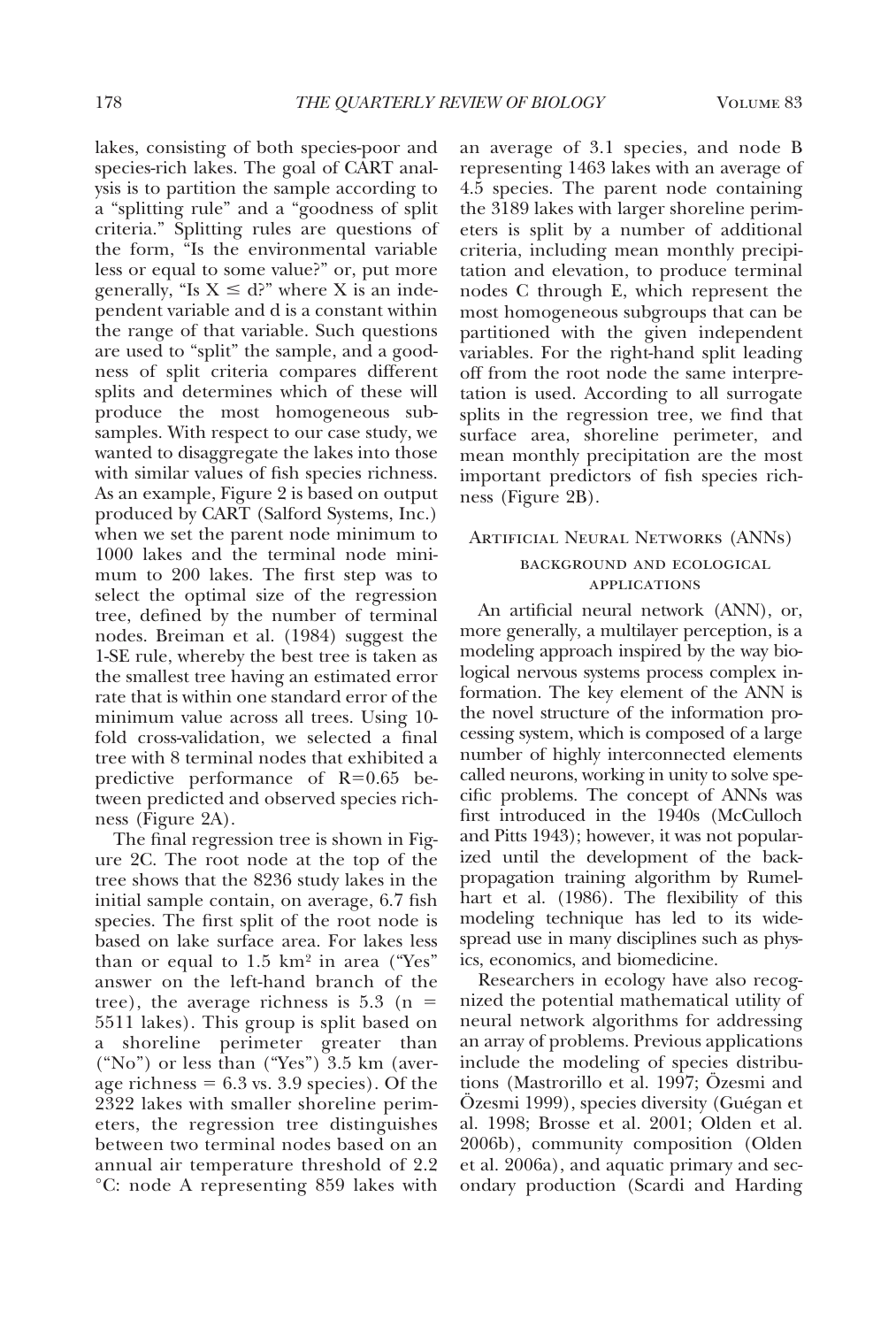

Figure 2. Regression Tree and Associated Results for Predicting Fish Species Richness

Results from the regression tree for predicting fish species richness as a function of environmental characteristics for 8236 north-temperate lakes in Ontario, Canada. (A) 10-fold cross-validation (solid circles) and resubstitution (empty circles) relative error for the regression tree. The dashed line represents + 1-SE of the relative error for the minimum regression tree (i.e., 15 nodes), and the selected tree under the 1-SE rule is indicated by the arrow. (B) Relative importance of the environmental variables for predicting fish species richness (note that values do not sum to 100). Variables include mean monthly air temperature (TEMP) and precipitation (PPT), lake surface area (AREA), total shoreline perimeter (SHP), maximum depth (MAXD), elevation (ELEV), secchi disc depth (SDD), and pH. (C) The final regression tree relating fish species richness to lake environmental characteristics. Node precision is indicated by Root-Mean-Squared-Error.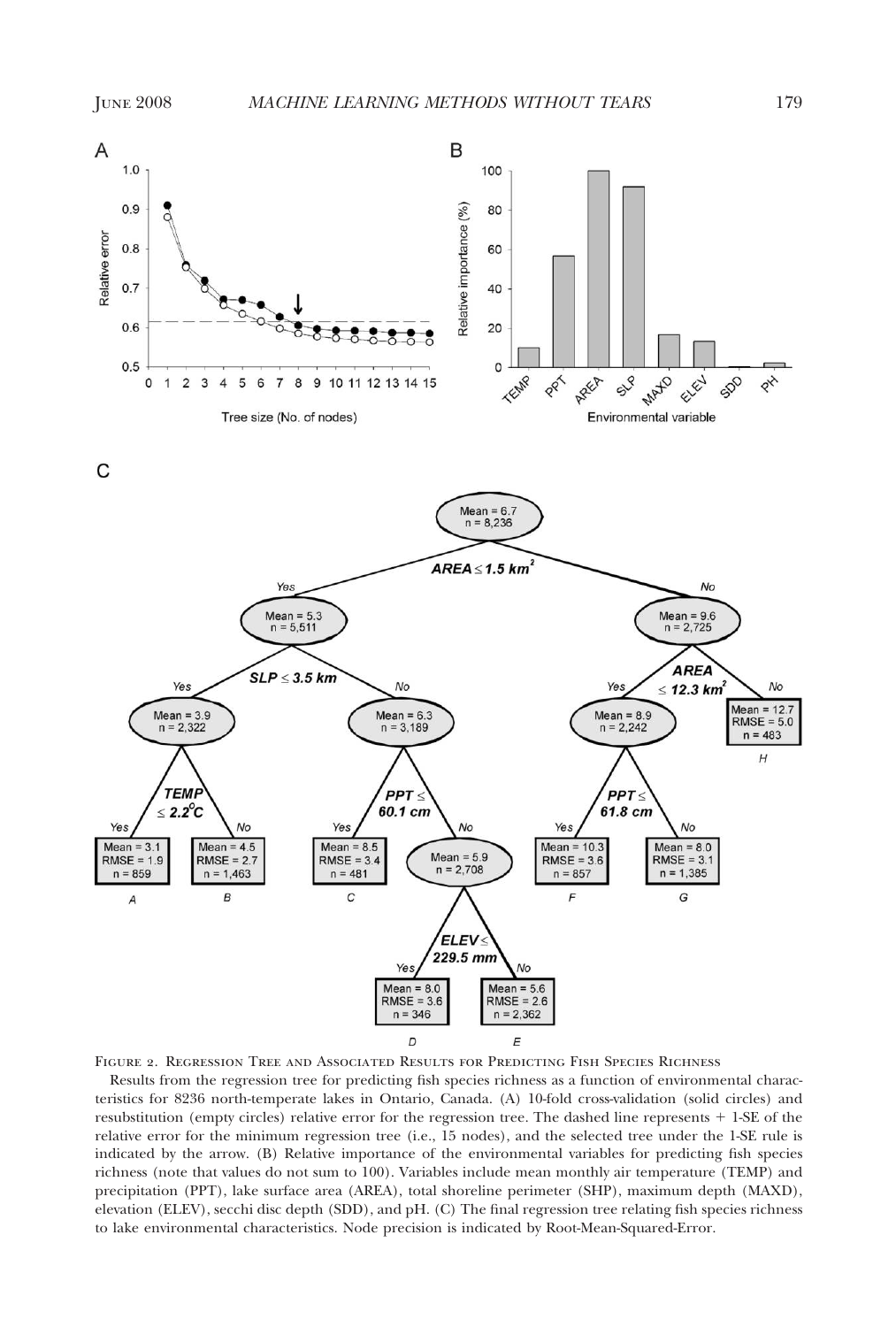1999; McKenna 2005). Cornuet et al. (1996) used a neural network to assign individuals to appropriate taxonomic groups using multilocus genotypes. Spitz and Lek (1999) modeled wildlife damage to farmlands, and Thuiller (2003) assessed the potential impacts of climate change on the distribution of tree species in Europe. Other applications have occurred in the fields of water resource management (Maier and Dandy 2000), invasive species biology (Vander Zanden et al. 2004), and pest management (Worner and Gevrey 2006). A collection of ANN applications in ecology is presented in Lek and Guégan (2000), Recknagel (2003), and Ozesmi et al.  $(2006)$ , as well as in special issues of *Ecological Modelling* and *Ecological Informatics* (e.g., Recknagel 2001; Park and Chon 2007).

#### methodology

There are many types of supervised and unsupervised learning methods for ANNs (Bishop 1995). Here we describe the most frequently used method in ecology: the one hidden-layer, supervised, feedforward neural network trained by the backpropagation algorithm. These neural networks are popular in the ecological literature because they are considered to be universal approximators of any continuous function (Hornik et al. 1989). In this section, we will discuss neural network architecture and the back-propagation algorithm used to parameterize the network, and we will describe the various methods available to quantify variable importance.

Network architecture refers to the number and organization of the neurons in the network (see Figure 3 for the general anatomy of a neural network). In the feedforward network, neurons are organized in an input layer, a hidden layer, and an output layer, with each layer containing one or more neurons. Each neuron is connected to all neurons in adjacent layers with an axon; however, neurons within each layer and in nonadjacent layers are not connected. The input layer typically contains *p* neurons, one neuron representing each of the independent variables  $x_1$  through  $x_2$ . The number of neurons in the hidden

Output layer Dependent variable(s)

Hidden layer

Figure 3. The General Anatomy of an Artificial Neural Network

layer can be selected arbitrarily or determined empirically by the investigator to minimize the trade-off between bias and variance (Geman et al. 1992). The addition of hidden neurons increases the ability of a network to approximate any underlying relationship among the variables, i.e., resulting in reduced bias, but also increases the variance of predictions due to overfitting the data. Although mathematical derivations exist for selecting an optimal design (see Bishop 1995), in practice it is common to train networks with different numbers of hidden neurons and to use the performance on a test data set to choose the network that performs the best. For continuous and binary response variables, the output layer commonly contains one neuron, but the number of output neurons can be greater than one if there is more than one response variable or if the response variable is categorical (i.e., a separate neuron for classifying observations into each category). Additional bias neurons with a constant output are also added to the hidden and output layers, although this is not mandatory, as these neurons play a similar role to the intercept term in general linear regression.

Each neuron in the network has an "activity level" that is defined by the value of the incoming signals received from the other neurons connected to it. In turn, each axon in a network is assigned a "connection weight" that reflects the overall intensity of the signal it transmits (i.e., input

Input layer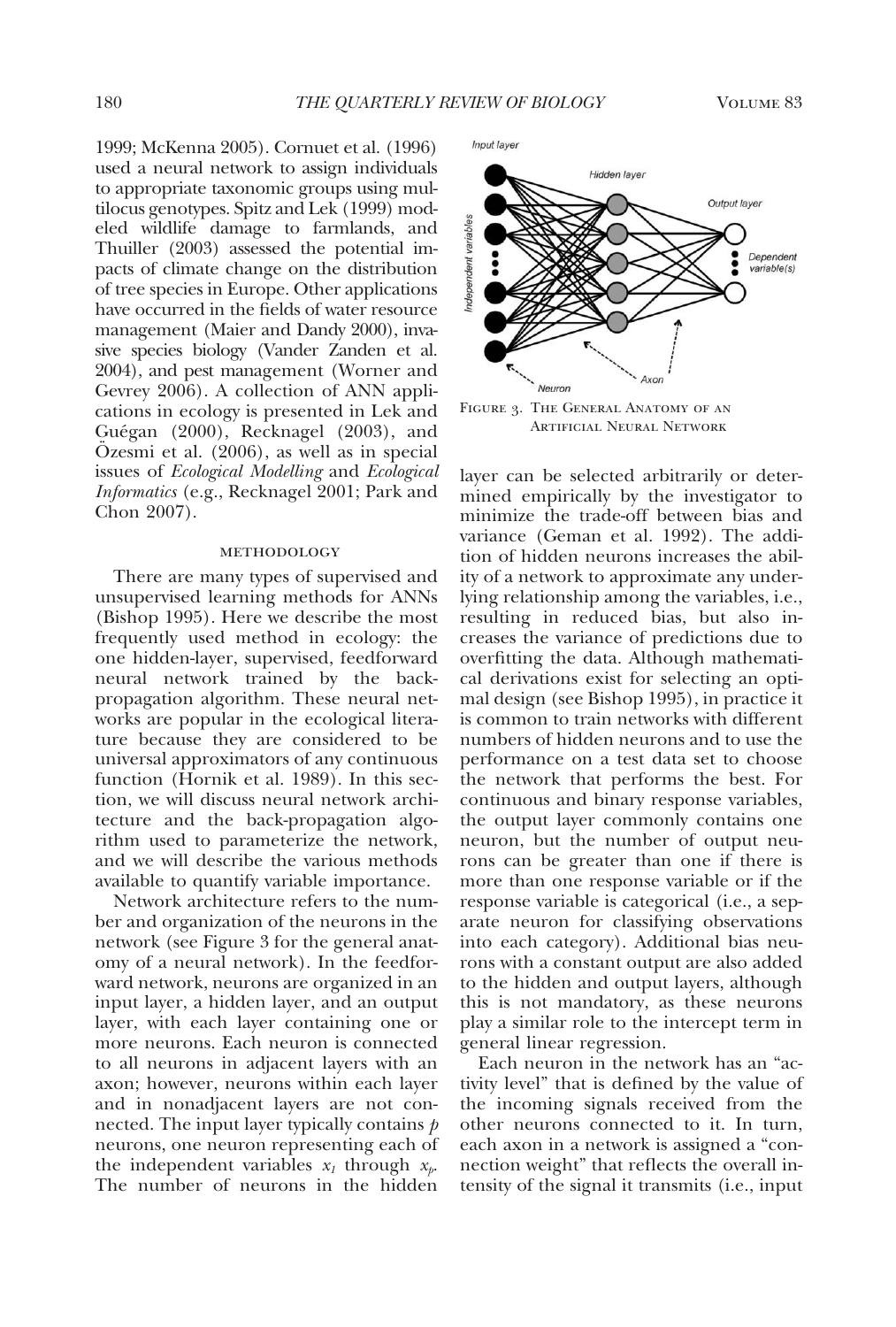to hidden or hidden to output). The activity levels of the input neurons are defined by the values of the predictor variables (Figure 3). The state of each hidden neuron is evaluated locally by calculating the weighted sum of the incoming signals from the neurons of the input layer, which is then subjected to an activation function, i.e., a differentiable function of the neuron's total incoming signal from all input neurons. The same procedure described above is repeated for the axon signals from the hidden layer to the output layer.

Training the neural network typically involves an error back-propagation algorithm that searches for an optimal set of connection weights that produces an output signal with a small error relative to the observed output (i.e., minimizing the fitting criterion). For continuous output variables, the most commonly used criterion is the least-squares error function, whereas for dichotomous output variables, the most commonly used criterion is the cross entropy error function, which is similar to log-likelihood (Bishop 1995). The algorithm adjusts the connection weights in a backwards fashion, layer by layer, in the direction of steepest descent, thus minimizing the error function (this is also called gradient descent). The training of the network is a recursive process where observations from the training data are entered into the network in turn, each time modifying the input-hidden and hiddenoutput connection weights. This procedure is repeated with the entire training dataset (i.e., each of the *n* observations) for a number of iterations or epochs until a stopping rule (e.g., error rate) is achieved. Prior to training the network, the independent variables should be converted to z-scores (0 to 1) in order to standardize the measurement scales of the inputs into the network.

Recent efforts have focused on the development of methods for understanding the explanatory contributions of the independent variables in ANNs (Olden and Jackson 2002b). This was, in part, prompted by the fact that neural networks were considered a "black box" approach to modeling ecological data because of the perceived difficulty in understanding their inner workings. Recent studies in the biological sciences have provided a variety of methods for quantifying and interpreting the contributions of the independent variables in neural networks (see Olden and Jackson 2002b; Gevrey et al. 2003; Olden et al. 2004). These approaches utilize the fact that the connection weights between neurons are the linkages between the inputs and the output of the neural network, and, therefore, the relative contribution of each independent variable depends on the magnitude and direction of these connection weights. Input variables with larger connection weights represent greater intensities of signal transfer; they are more important in predicting the output compared to variables with smaller weights. Negative connection weights reduce the intensity or contribution of the incoming signal and negatively affect the output, whereas positive connection weights increase the intensity of the incoming signal and positively affect the output. One method, the connection weight approach, uses the product of the input-hidden and hidden-output connection weights to determine variable importance (Olden et al. 2004). Other approaches include Garson's algorithm (Garson 1991), partial derivatives (Dimopoulos et al. 1995), a sensitivity analysis to determine the spectrum of input variable contributions in the neural network (Lek et al. 1996), and a number of pruning algorithms (Bishop 1995), including a randomization test to remove small connection weights (Olden and Jackson 2002b). Although these approaches can determine the overall influence of each independent variable, the interpretation of interactions among the variables requires the direct examination of the network connection weights (e.g., Ozesmi and Özesmi 1999; Olden and Jackson 2001).

#### strengths and weaknesses

There are both advantages and disadvantages to neural networks, and, to discuss this subject properly, we would have to look at each individual type of network. In reference to a back-propagation feedforward approach, ANNs have a number of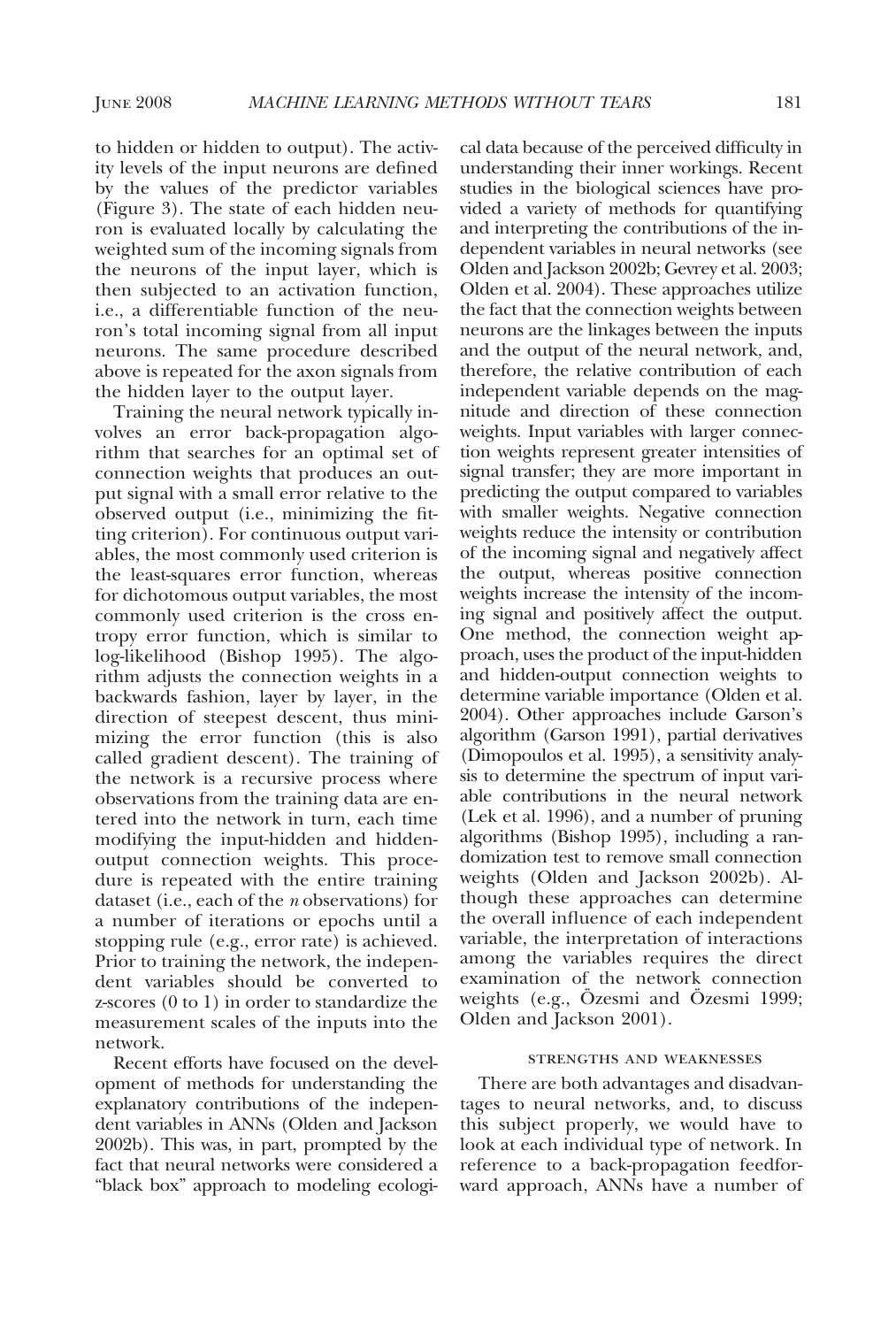advantages over traditional parametric approaches, including: (1) the ability to model nonlinear associations; (2) no requirement of specific assumptions concerning the distributional characteristics of the independent variables (i.e., nonparametric); and (3) the accommodation of variable interactions without a priori specification (Table 1). ANNs also provide a much more flexible way of modeling ecological data. Model complexity can be varied by altering the transfer function or the inner architecture of the network through an increase in the number of hidden neurons or layers to enhance data fitting, or by increasing the number of output neurons to model multiple ecological response variables, such as multiple species (e.g., Ozesmi and Ozesmi 1999) or entire communities (e.g., Olden 2003; Olden et al. 2006a). It is this flexibility that has likely led to the increased popularity of neural networks in ecology.

Yet ANNs are not without limitations, and there are some specific issues potential users should be aware of. First, neural network models are more complicated to implement, mainly for the reason that the optimization of the network architecture is iterative and is, thus, time consuming. However, this process can be automated and relies on computer time rather than human time to optimize. Second, the performance of a network can be sensitive to the random initial connection weights assigned to the network prior to training. To overcome this, it is recommended that multiple networks based on different initial connection weights be constructed and that a final network that is deemed representative of the population of models be selected. Third, although ANNs are no longer simplistically viewed as a black box approach to modeling data (Olden and Jackson 2002b), the model-building process is still far less transparent than that of more traditional methods, and the ability to explore direct and interactive variable contributions with ANNs will always be more complicated (Table 1).

#### **SOFTWARE**

Until recently, the ability of researchers to use neural networks was limited to those

with computer programming experience. This is no longer the case. A number of Windows-based programs, modules for commonly used software packages, and libraries for different programming languages are now available. Windows-based programs include BrainMaker (www.calsci .com),EasyNN-plus(www.easynn.com),Neuro-Solutions (www.neurosolutions.com), Neural-Ware (www.neuralware.com), and SNNS (http://www-ra.informatik.uni-tuebingen.de/ SNNS/). Modules and libraries for statistical software packages include Neural Connection for SPSS (www.spss.com), Neural Network moduleforStatistica(www.statsoft.com),Neuro-Solutions for Excel (www.neurosolutions .com), NeuroXL Classfier for Excel (www .neuroxl.com), Enterprise Miner for SAS (www.sas.com), NeuroSolutions for MatLab (www.neurosolutions.com), Neural Network library for S-Plus (http://lib.stat.cmu.edu/S/), and Feed-forward Neural Networks for the Rpackage (http://cran.r-project.org).

### case study

ANN methodology begins with a fully connected network composed of axons with completely random connection weights that link the environmental variables (represented by input neurons) to species richness (represented by the output neuron) via the hidden layer of neurons. In this case study, the back-propagation algorithm modified the connection weights in an iterative fashion to maximize the match between predicted and observed levels of species richness in the study lakes. As an example, Figure 4 is based on output produced by using the Neural Network module in MatLab (Mathsoft Inc.) when we set the initial random weights to range between -0.3 and 0.3 and the maximum number of iterations for model convergence to 1000. Optimal network configuration (i.e., optimal number of neurons in the hidden layer of the network) was determined by comparing the performances of different 10-fold cross-validated networks with 1 to 20 hidden neurons in order to choose the number that produced the greatest network performance (Figure 4A). This resulted in a network with 8 input neurons (8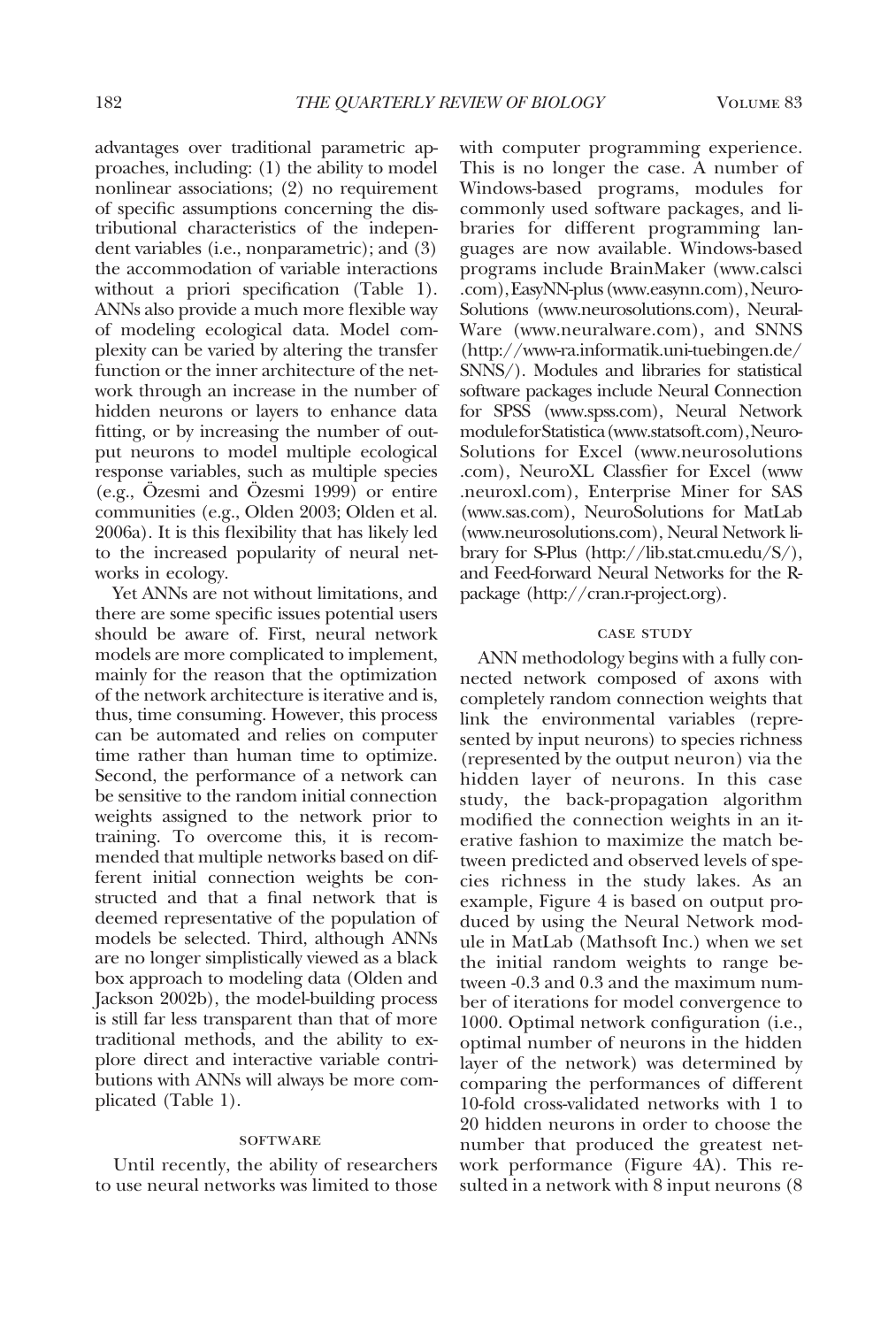

Figure 4. Artificial Neural Network and Associated Results for Predicting Fish Species Richness Results from the artificial neural network predicting fish species richness as a function of environmental characteristics for 8236 north-temperate lakes in Ontario, Canada. (A) 10-fold cross-validation (solid circles, bars represent  $+/-$  1-SE) and resubstitution (empty circles) relative error for the ANN. The selected network is indicated by the arrow. (B) Relative importance of the environmental variables for predicting fish species richness, where solid and empty bars indicate positive and negative relationships, respectively. (C) The artificial neural network relating fish species richness to lake environmental characteristics. Line thickness is proportional to the magnitude of the axon connection weight, and line type indicates the direction of the interaction between neurons: solid line connections are positive (excitators) and dashed line connections are negative (inhibitors). Only statistically significant connection weights are presented ( $P < 0.05$ ). (Variable codes are presented in the Figure 2 caption.)

environmental variables), 5 hidden neurons, and 1 output neuron (i.e., species richness), and which exhibited a predictive performance of R=0.70 between predicted and observed species richness.

The final neural network is presented in Figure 4C. In this figure, the relative magnitudes of the connection weights are represented by line thickness (i.e., thicker lines represent greater weights) and line type rep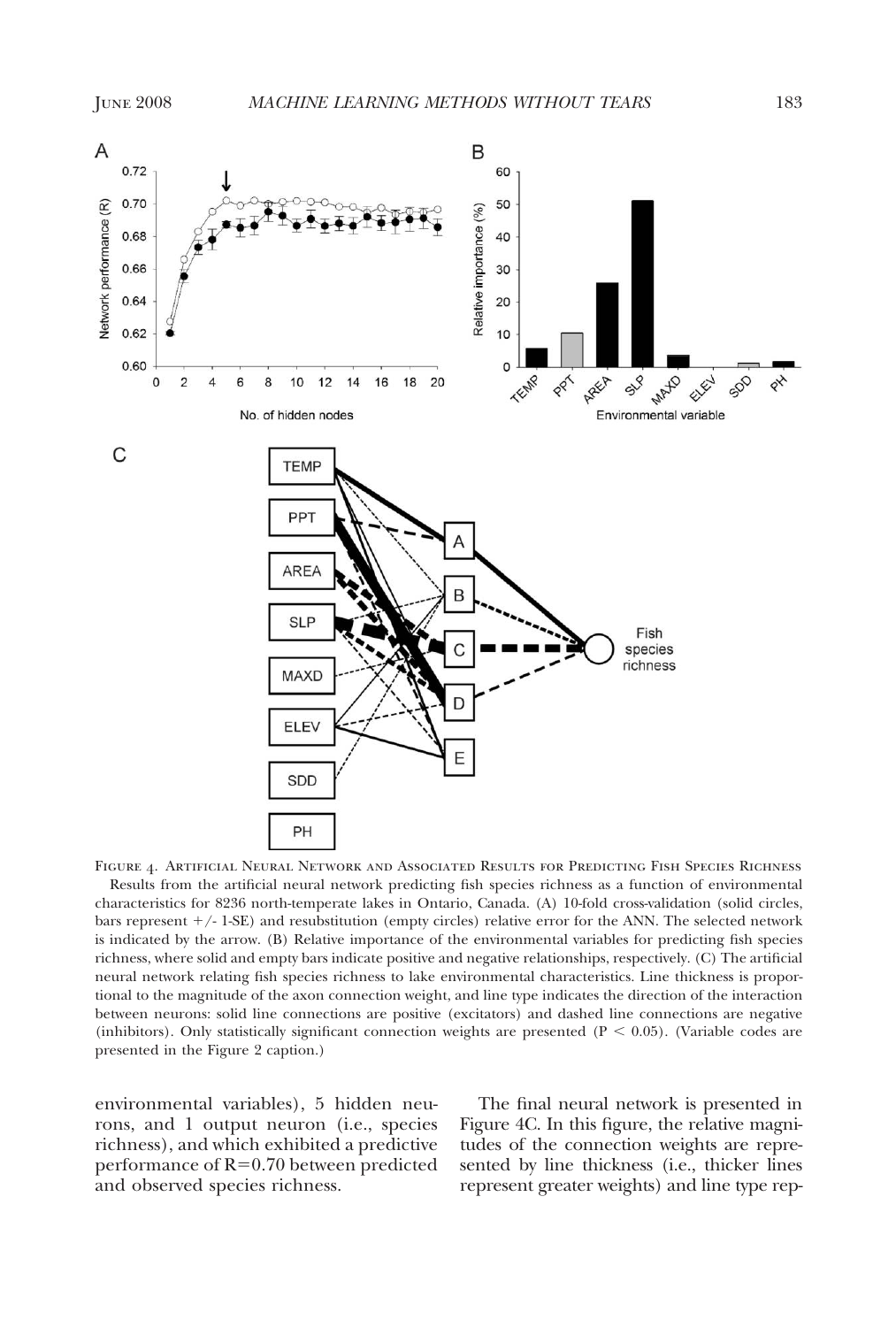resents the direction of the weights (i.e., solid lines represent positive signals and dashed lines represent negative signals). Positive effects of input variables are depicted by positive input-hidden and positive hidden-output connection weights, or negative input-hidden and negative hidden-output connection weights. Negative effects of input variables are depicted by positive input-hidden and negative hidden-output connection weights, or by negative input-hidden and positive hidden-output connection weights. Thus, the multiplication of the two connection weight directions (positive or negative) indicates the effect that each input variable has on the response variable. Interactions among predictor variables can be identified as input variables with opposing connection weights entering the same hidden neuron.

Individual and interacting influences of the environmental variables on network predictions were examined after we removed nonsignificant, small connection weights (based on  $P < 0.05$ ) using the randomization approach of Olden and Jackson (2002b). The resulting network shows that species richness is positively correlated with mean monthly air temperature via hidden neurons A and B, and negatively correlated with mean monthly precipitation via hidden neurons A and D. The neural network also predicts fish species richness to be greatest in large and deep lakes (neuron C) with high shoreline perimeters (neurons B, C, and D). Focusing on hidden neuron B, we see that shoreline perimeter and lake elevation interact such that the positive influence of shoreline perimeter (reflecting greater littoral zone availability) on species richness (i.e., two negative connection weights) decreases with increasing lake elevation. Figure 4C illustrates the utility in eliminating those connection weights that are small and, therefore, contribute little to network predictions. In this case, we removed 23 out of the 45 possible connection weights. Summing across all connection weights illustrates that shoreline perimeter (positive), lake area (positive), and mean monthly

precipitation (negative) exhibited the strongest influences on predictions of species richness from the neural network (Figure 4B).

# Evolutionary Computation: Genetic Algorithms and Genetic **PROGRAMMING**

### background and ecological **APPLICATIONS**

Evolutionary computation (EC) includes a number of machine learning approaches that can be classified as stochastic optimization tools. In general, these techniques use an aspect of randomization to search for global model optima. More specifically, EC is based on the process of evolution in natural systems and was inspired by a direct analogy to sexual reproduction and Charles Darwin's principle of natural selection (Holland 1975; Goldberg 1989). EC approaches include simulated annealing, evolutionary programming, evolutionary strategies, genetic algorithms, and genetic programming. Because they have been more frequently used in ecological studies, we have confined our discussion here to genetic algorithms (GAs) and genetic programming (GP). In a strict interpretation, GAs refer to the general purpose search algorithms introduced by Holland (1975), which create population-based models that use selection and recombination operators to generate new sample points in a search space (Mitchell 1998). In contrast, GP refers to solutions to the problem in question that take the form of modular computer programs. Running each GP provides a solution to the problem (Koza 1992), whereas, in GAs, the solution is represented by fixed-length character strings (Mitchell 1998). These strings are then interpreted by one or more functions to produce solutions. We will discuss the mechanics of the two approaches in more detail in the following sections.

Ecological applications of GAs and GP have been more limited than most ML techniques, but they are growing in popularity in the natural sciences. D'Angelo et al. (1995) used GAs to model the distribu-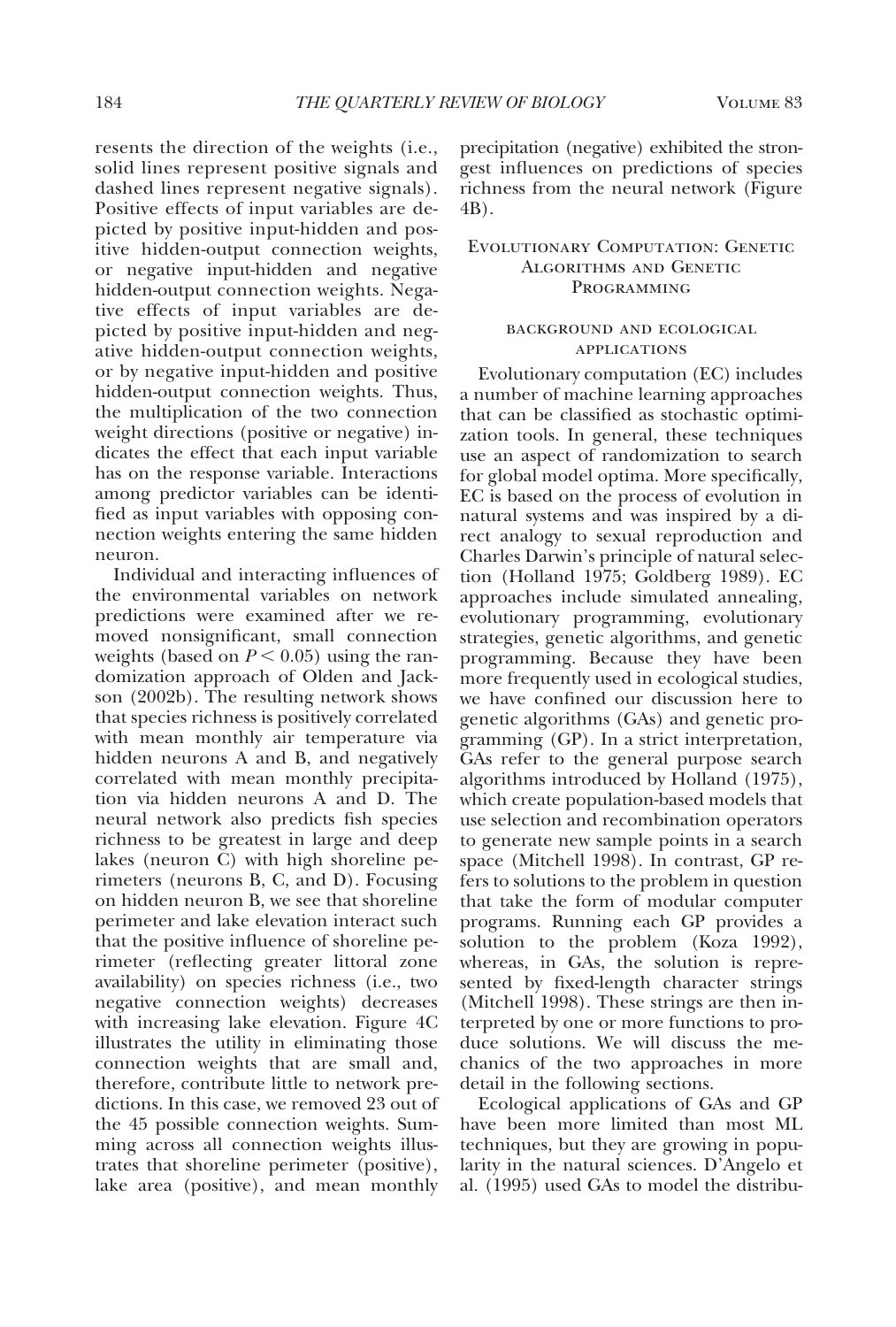tion of cutthroat and rainbow trout as a function of stream habitat characteristics in the Pacific Northwest of the United States, and they were also applied by Termansen et al. (2006) to model plant species distributions as a function of both climate and land use variables. Genetic programming was used by McKay (2001) to develop spatial models for marsupial density, by Chen et al. (2000) to analyze fish stock-recruitment relationship, and by Muttil and Lee (2005) to model nuisance algal blooms in coastal ecosystems. Ecology's recent interest in EC has been driven, in large part, by the introduction of the Genetic Algorithm for Rule-Set Prediction (GARP) for predicting species distributions (Stockwell and Noble 1992). GARP uses several rule-building methods to build heterogeneous rule sets that describe the ecological niche of a species to environmental data (Stockwell and Peters 1999). The resulting niche model is then projected back onto the landscape to generate a prediction of potential distribution. To date, GARP has been used to model the spatial distribution of numerous species, including the habitat suitability of threatened species (e.g., Anderson and Martínez-Meyer 2004) and invasive species (e.g., Peterson and Vieglais 2001; Peterson 2003; Drake and Lodge 2006), as well as the geography of disease transmission (Peterson 2001). Further advances in ecological niche modeling using EC approaches continue to be developed, such as the WhyWhere algorithm advocated by Stockwell (2006) (but see Peterson 2007). Broader applications of EC methods include their use in conservation planning for biodiversity (Sarkar et al. 2006).

#### methodology

The general anatomies of a genetic algorithm and a genetic program are presented in Figure 5A. In principle, GAs and GP operate on populations of competing solutions to a problem that evolve over time to converge to an optimal solution (Holland 1975). The solutions are loosely represented as "chromosomes" composed of component "genes." Both approaches involve four steps. First, random potential

solutions (chromosomes) to the problem are developed. Second, the potential solutions are altered using the processes of reproduction, mutation, and crossover. Third, the new solutions are evaluated to determine their fitness (i.e., how well they solve the problem). Fourth, the most fit or best solutions are selected. Steps two through four, which can be seen as constituting a "generation of solutions," are then repeated using the solutions selected in step four until a stopping criterion is reached. In this way, solutions to a problem evolve through the multiple iterations or generations of the modeling process (Haefner 2005).

Although the principles behind GAs and GP are similar, as mentioned above, the structures of the models are fairly different. In GAs, the components of a solution (i.e., model parameters) are represented as genes on single-vector chromosomes (Figure 5B). The chromosomes change such that solutions evolve over subsequent generations in the model. In each generation, there are two opportunities for chromosomal change: recombination via crossover and random mutation. Recombination mimics sexual recombination in which genetic material from parents is combined to produce related, but different, offspring. First, chromosomes are paired up, often at random. Next, a point along the length of the chromosomes is selected, again at random, and portions of the paired chromosomes are exchanged in an event called crossover (Mitchell 1998). The resulting new chromosomes are regarded as offspring. Further change can occur through mutation events. In each generation of chromosomes, a mutation can occur changing a value from 1 to 0 or vice versa at any individual bit on a chromosome. Mutation acts as an insurance policy against the permanent loss of any simple gene, and it enhances the ability of the genetic algorithm to find the optimal solution.

Recombination and mutation act to create new generations of different solutions. Although we have provided a basic description of these two events, their implementation can vary (Mitchell 1989; Haefner 2005). For example, recombination can be a mandatory event for all chromosomes and, thus, all par-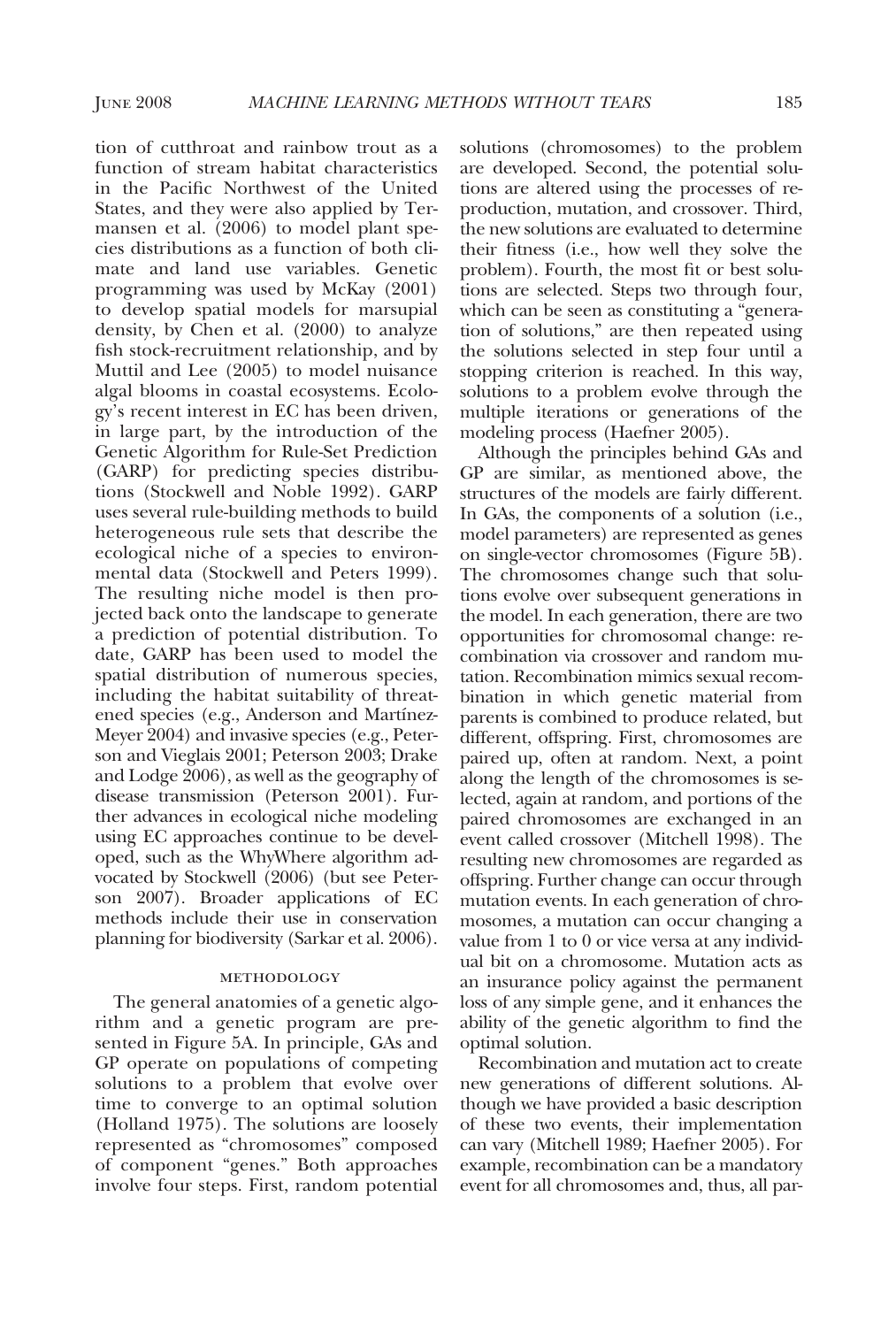

Figure 5. The General Anatomy of a Genetic Algorithm and a Genetic Program

(A) Schematic illustrating the process of evolutionary computation. (B) Illustration of a genetic algorithm (GA) where each individual (4 in total) is represented by a chromosome containing a binary string of 5 genes (parameter 0 or 1). *F* indicates the fitness of each individual. Crossovers occur between underlined sections of the chromosome, and the boxed value represents a mutation event. (C) Illustration of a genetic program (GP) where each individual is represented by a tree-like chromosome of genes representing values and operators. Independent variables 1 and 2 are represented by v1 and v2, respectively. Dashed lines indicate crossover points in the parents, and dashed circles represent mutation events. The underlined statements represent the corresponding regression equations for each individual in the population at  $t = n+1$  (i.e., after crossover and mutation events).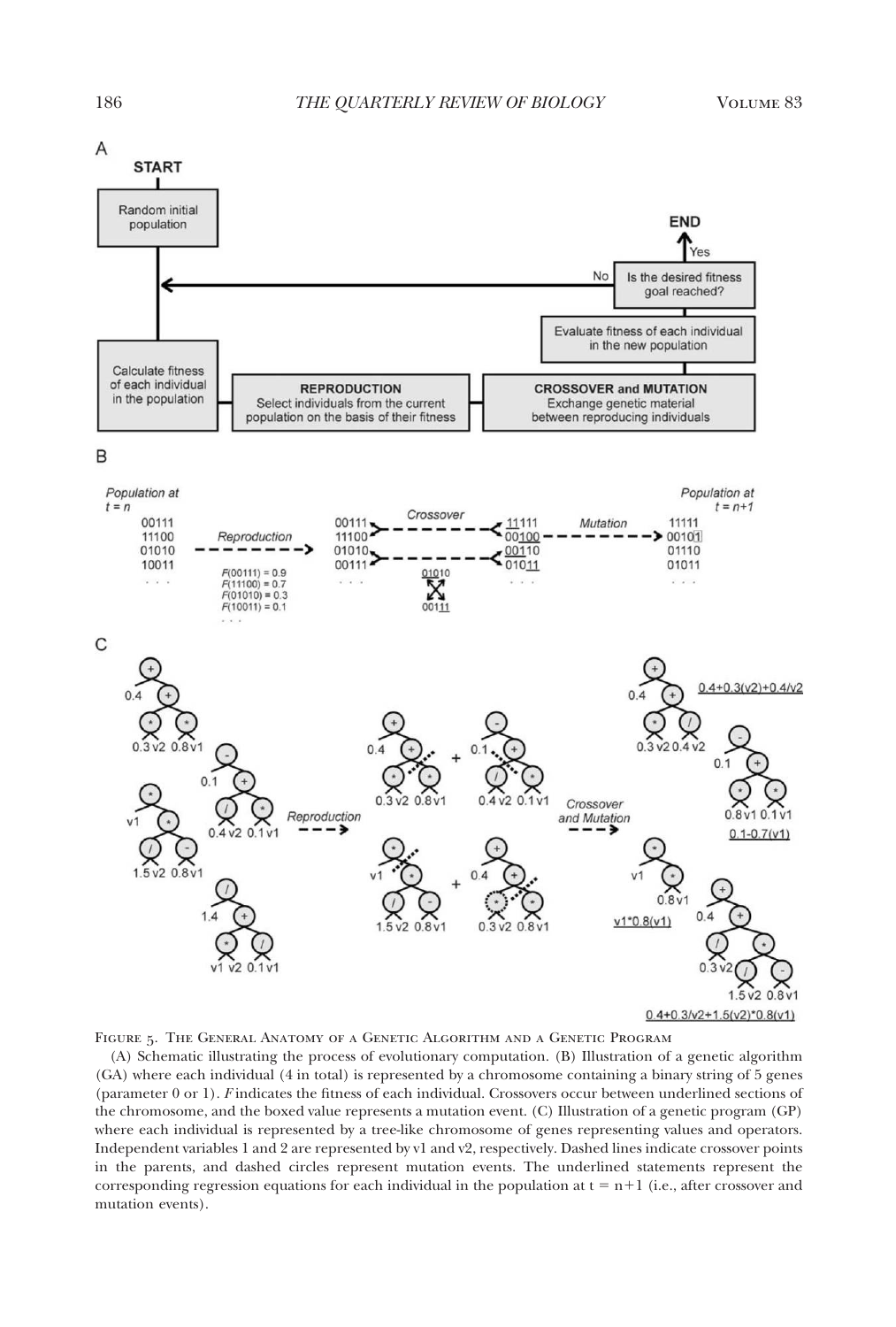ent chromosomes can be replaced by their offspring, or some proportion of the population can reproduce and be replaced while the rest of the chromosomes remain unchanged. In addition, other events can be used to alter the chromosomes. For example, inversions can be used to reorder portions of a chromosome (Holland 1975). The rates at which mutations and crossover events occur can often be set by the modeler.

After recombination and mutation are completed, the fitness of each chromosome is determined using a fitness function. The function takes the genes of the chromosomes as inputs and produces a value or condition that is then compared to an optimal condition (Holland 1975). The "distance" between the optimal condition and that produced by the chromosome's solution represents its fitness or, put another way, its prediction error. A selection event then takes place in which the chromosomes with higher fitness are selected to comprise the next generation.

As a simple example, consider the problem of selecting the parameters for a regression equation with five variables. The chromosomes would each have five genes corresponding to the five parameters. These five genes are represented on the chromosomes as bit strings. For each generation in the model, recombination and mutation events would produce new sets of chromosomes with different parameters for the regression equation. These new sets of parameters could be evaluated by plugging them into a predetermined regression equation and calculating the mean squared error using the data for which the regression was being developed. Chromosomes that produced lower mean squared errors would be considered more fit than chromosomes with higher mean squared errors.

The chromosomes in GP are modular computer programs in which each module can be seen as a gene (Koza 1992). These chromosomes have a tree-like structure that is in turn interpreted as an equation or a list of commands (Figure 5C). Each node in the tree has a functional value that requires additional arguments, and each terminal branch has a terminal value or

command that does not require additional arguments. As an example, again consider a regression equation. The functional values can be addition, subtraction, or division, and terminal values can be numeric (parameters in the regression model) or variables (explanatory variables). Figure 5C shows the tree-like structure of such a chromosome (program) and the corresponding regression equation. As in GAs, a population of chromosomes is evolved through generations of recombination and crossover events. Mutations can occur at any functional value or any terminal value. Crossover breaks can occur at any node in the tree.

In summary, during successive generations in both GAs and GP, the initial population of chromosomes (i.e., strings of problem solutions in GAs or modular programs in GP) advances toward a fitter population by reproduction among members of the previous generation. Selection of the fittest chromosomes makes sure that only the best chromosomes can crossover or mutate, thus advancing their opportunity to find the best solution to the problem. We refer the reader to Haefner (2005) for an overview of evolutionary computation approaches, Goldberg (1989) and Mitchell (1998) for introductory texts on the subject, and Holland (1975) and Koza (1992) for a more advanced treatment of GAs and GP, respectively.

## strengths and weaknesses

Evolutionary computation has a number of advantages over traditional ecological modeling approaches. First, because EC approaches perform extensive optimization searches, they are able to model nonlinear data and also may be appropriate for situations involving uneven sampling and small sample sizes. This optimal searching amounts to a bottom-up inductive analysis as opposed to the top-down deductive approach of most traditional predictive ecological modeling techniques. A second and related advantage of EC is that it provides ecologists with the ability to model complex relationships using a broad range of model structures and model fitting approaches (Ta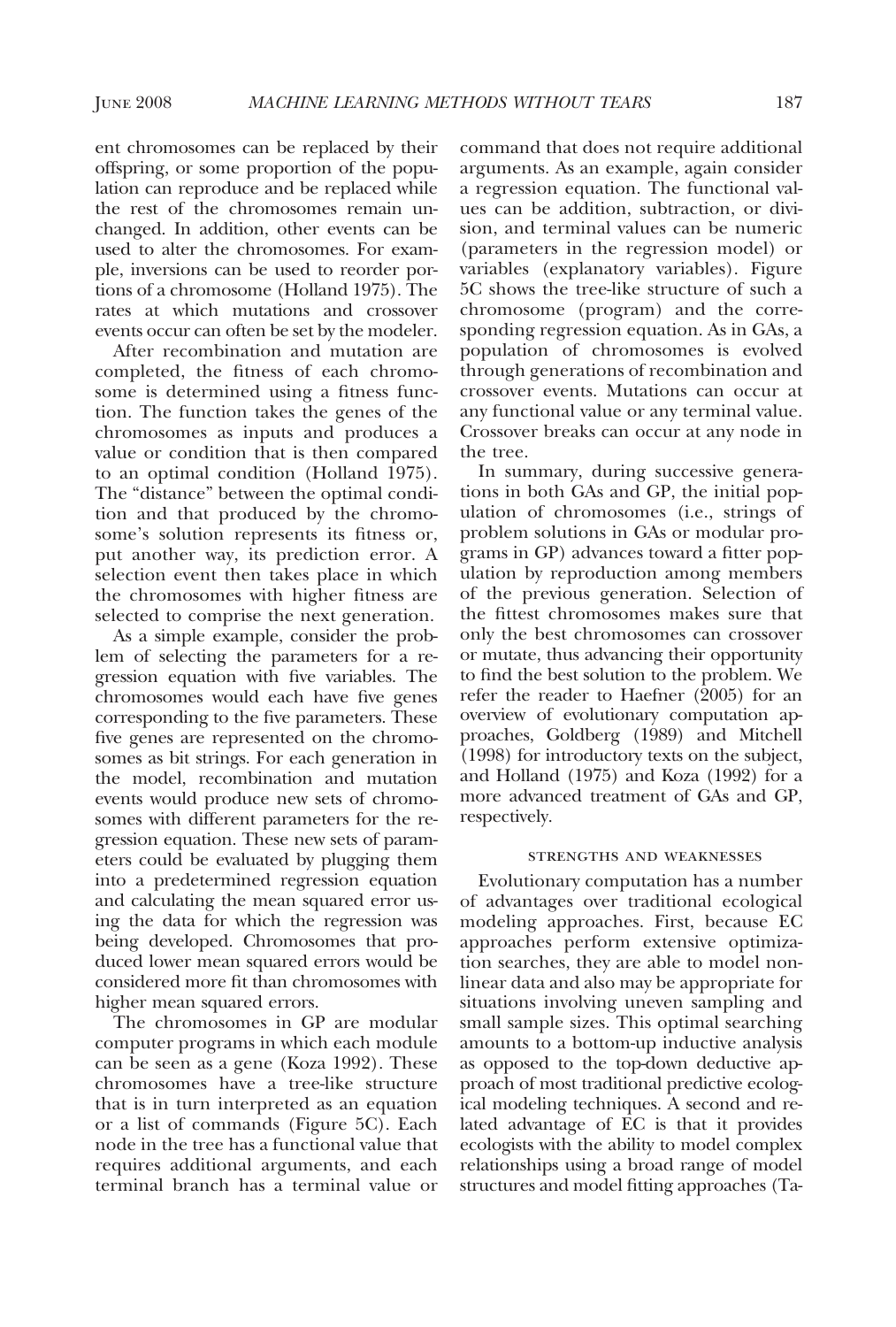ble 1). Theoretically, this means that one can have a large amount of control over the design of the models and the execution of the algorithm; however, the ability to exert this flexibility is often limited by the available software. The GARP program perfectly illustrates the flexibility of EC approaches. As mentioned above, GARP uses a set of rules to define species distribution. This rule set may be composed of many different functions or relationships (e.g, logistic functions, Boolean operators), which are assembled in the modeling process. Although the GARP algorithm has a fixed set of rules, in designing a genetic algorithm or genetic program to address a given problem, one can design one's own set of potential functions or relationships. A third advantage of EC approaches is that they were designed as stochastic optimization tools with a relatively broad application in mind.

Nonetheless, EC approaches are not the best techniques for all problems. First, many readily available statistical techniques perform as well as, if not better than, GAs at developing regression and classifications systems. GARP, in particular, has been shown to overpredict species distributions relative to other modeling approaches (Elith et al. 2006; Lawler et al. 2006). Second, there is little theory available to explain GP and little guidance for selecting model parameters. Therefore, the onus, more so than with most statistical approaches, is on the researcher to develop the potential range of model structures. Developing more complex models requires more work on the part of the modeler (Table 1).

There are also a few specific limitations of the two approaches discussed here that are worth mentioning. One specific limitation of genetic algorithms is that they use fixedlength chromosomes, which can limit the potential range of solutions. In our example of the regression equation with five parameters, we were limited in that we had to set the number of parameters in advance. Thus, we were unable to evolve a solution with, for instance, seven or eight parameters. Genetic programming does not have this limitation; the length of a solution is limited only by available computer memory or by the software used to do the modeling. Genetic programming, however, also has a distinct drawback. The solutions obtained from genetic programs are often too complex to easily interpret because they can be long strings of parameters or equations with complicated operators (we will revisit this problem in the case study to follow). Even with some of the more well-developed software, deciphering the computer code that produces the models or understanding the significance of the complex relationships that the model defines can be difficult (Table 1).

#### **SOFTWARE**

Although much of the available evolutionary computation software requires some computer programming skill, a number of more user-friendly tools have been developed. Discipulus, which is used in our case study, is available for Windows platforms (http://www.rmltech.com/). The GARP program for Windows is available at http://www .nhm.ku.edu/desktopgarp/, EJC is an "evolutionary computation research system" developed at George Mason University (http://cs.gmu.edu/~eclab/projects/ecj/), and Groovy Java Genetic Programming (JG-Prog) is available from http://jgprog.source forge.net/. At least two packages are available for R-package, including gafit and genalg (http://cran.r-project.org). And finally, there are a number of repositories for computer code for evolutionary computation (e.g., http://www.geneticprogramming.com).

#### case study

We used genetic programming to model species richness in the north-temperate lakes dataset. The modeling was done with the program Discipulus, which is easy to use software designed to efficiently apply genetic programming to regression and classification problems. Discipulus uses both mutations and crossover events within a population of computer programs to evolve solutions. We used the program's default settings, consisting of a population of 500 programs, a mutation rate of 95%, and a crossover frequency of 50%. Each program consists of modules containing both vari-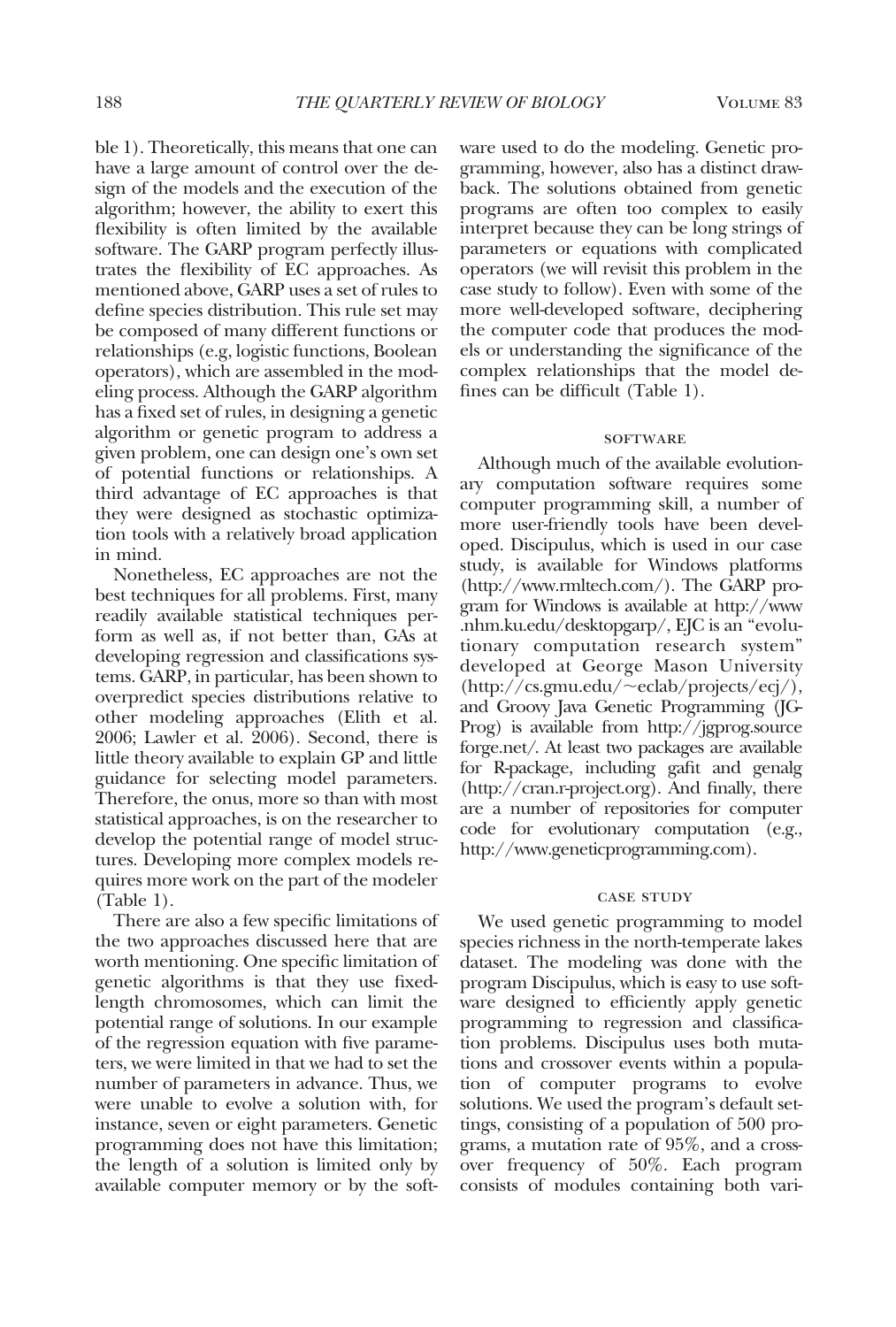

Figure 6. Genetic Program and Associated Results for Predicting Fish Species Richness Results from the genetic program predicting fish species richness as a function of environmental characteristics for 8236 north-temperate lakes in Ontario, Canada. (A) Cross-validation relative error for the GP according to mean-squared-error. (B) Average relative importance of the environmental variables for predicting fish species richness based on the top 30 GPs. (Variable codes are presented in the Figure 2 caption.)

ables and operators. Discipulus allows the use of 11 different types of operators including addition, multiplication, subtraction, division, trigonometric, and Boolean operators. We used a total of 23 different potential operators to model fish species richness. To build and evaluate the models, we randomly divided the lakes dataset into three roughly equal parts corresponding to training, validation, and applied datasets. The training and validation datasets were used in model building and the applied dataset was used to provide a semi-independent assessment of model performance.

The best performing model converged after 9000 generations of the algorithm (Figure 6A) and had an  $R = 0.69$  between predicted and observed species richness for the semi-independent applied dataset. The two most influential variables in the top 30 models were lake area and shoreline perimeter, followed by mean monthly precipitation and air temperature (Figure 6B). As discussed previously, one of the disadvantages of using genetic programs is that the models they produce are often large and difficult to interpret. The model produced in our case study was no exception. For that reason, we have not provided any details about the structure of the GP model.

#### **CONCLUSION**

Machine learning approaches can facilitate greater understanding and prediction in the ecological sciences. The purpose of this review is to broaden the exposure of ecologists to ML by illustrating how CART, ANN, and EC can be used to address complex problems. In doing so, we hope to have introduced ecologists to a set of viable alternatives to more traditional statistical approaches. Although the application of ML approaches in ecology has increased in recent years, the growth has been relatively modest compared to other disciplines, and there remains a good degree of skepticism with respect to its role in quantitative analyses. Currently, the majority of ecologists lack the computational background needed to operate the software that implements these approaches (Fielding 1999), and, as a result, many ecologists may be hesitant to invest their time in learning extensive program code language and syntax. With the increasing popularity of these approaches, however, more user-friendly software is rapidly being developed. Such software (examples of which are listed throughout this review) will increase ML usage and awareness among ecologists and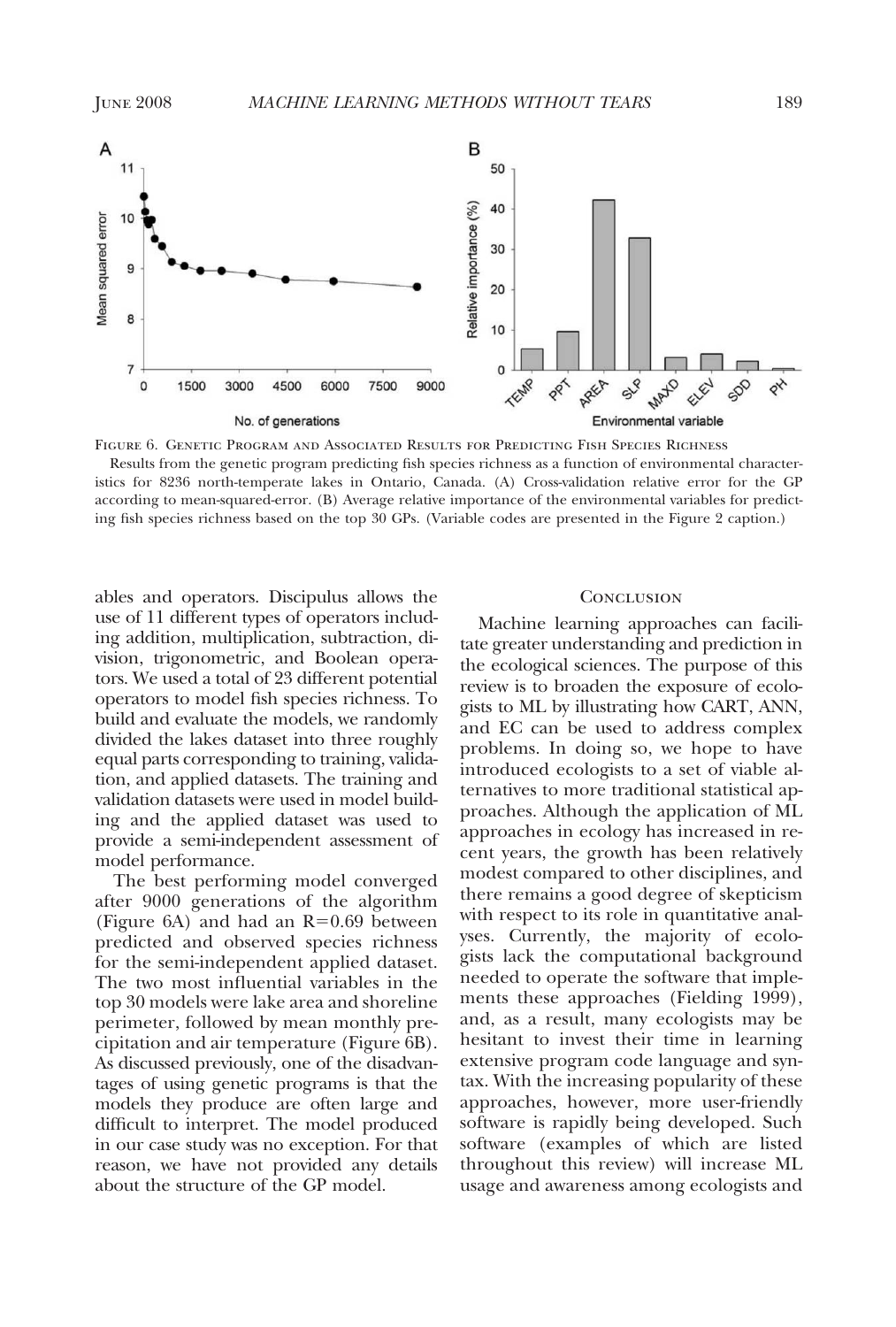promote the advancement of these analytical methods.

Machine learning methods are powerful tools for prediction and explanation, and they will enhance our ability to model ecological systems. They are not, however, a solution to all ecological modeling problems. No one ML approach will be best suited to addressing all problems nor will ML approaches always be preferable to traditional statistical approaches. Although ML methods are generally more flexible with respect to modeling complex relationships and messy datasets, the models they produce are often more difficult to interpret, and the modeling process itself is often far from transparent.

Although ML technologies strengthen our ability to model ecological phenomena, advances in understanding the fundamental processes underlying those phenomena are clearly critical as well. Some argue that ML methods attempt to eliminate the need for ecological intuition during the data analysis process; we strongly disagree. Human intuition cannot be entirely eliminated because the analyst must

specify how the data are to be represented and what mechanisms will be used to search for a characterization of the problem. In this respect, ML should be viewed as an attempt to automate parts of the modeling process, not replace it (Olden et al. 2006b). We hope our review of machine learning methods will allow more ecologists to add these tools to their repertoire of quantitative expertise, and that it will provide them with a basis for making informed decisions about applying machine learning approaches or more traditional statistical approaches in their future modeling endeavors.

#### acknowledgments

We thank the students of the Ecological Informatics class at Colorado State University for motivating us to write this paper. Jodi Whittier and two anonymous referees provided insightful comments on the manuscript. This research was supported in part by David H. Smith Conservation Postdoctoral Scholarships to J. D. Olden and J. J. Lawler. J. D. Olden conceived and developed the idea for the manuscript, J. D. Olden and J. J. Lawler conducted the data analysis, and J. D. Olden, J. J. Lawler, and N. L. Poff wrote the manuscript.

#### **REFERENCES**

- Anderson R. P., Martínez-Meyer E. 2004. Modeling species' geographic distributions for preliminary conservation assessments: an implementation with the spiny pocket mice (*Heteromys*) of Ecuador. *Biological Conservation* 116(2):167–179.
- Anderson M. C., Watts J. M., Freilich J. E., Yool S. R., Wakefield G. I., McCauley J. F., Fahnestock P. B. 2000. Regression-tree modeling of desert tortoise habitat in the central Mojave desert. *Ecological Applications* 10(3):890 –900.
- Austin M. 2007. Species distribution models and ecological theory: a critical assessment and some possible new approaches. *Ecological Modelling* 200(1– 2):1–19.
- Bell J. F. 1999. Tree-based methods. Pages 89 –105 in *Machine Learning Methods for Ecological Applications*, edited by A. H. Fielding. Boston (MA): Kluwer Academic.
- Bishop C. M. 1995. *Neural Networks for Pattern Recognition*. Oxford (UK): Clarendon Press.
- Breiman L., Friedman J., Olshen R. A., Stone C. J. 1984. *Classification and Regression Trees*. Belmont (CA): Wadsworth International Group.
- Brosse S., Lek S., Townsend C. R. 2001. Abundance,

diversity, and structure of freshwater invertebrates and fish communities: an artificial neural network approach. *New Zealand Journal of Marine and Freshwater Research* 35(1):135–145.

- Chen D. G., Hargreaves N. B., Ware D. M., Liu Y. 2000. A fuzzy logic model with genetic algorithm for analyzing fish stock-recruitment relationships. *Canadian Journal of Fisheries and Aquatic Science* 57(9):1878 –1887.
- Cho E., Chon T.-S. 2006. Application of wavelet analysis to ecological data. *Ecological Informatics* 1(3): 229 –233.
- Clark J. S., Carpenter S. R., Barber M., Collins S., Dobson A., Foley J. A., Lodge D. M., Pascual M., Pielke R., Jr., Pizer W., Pringle C., Reid W. V., Rose K. A., Sala O., Schlesinger W. H., Wall D. H., Wear D. 2001. Ecological forecasts: an emerging imperative. *Science* 293:657– 660.
- Cornuet J. M., Aulagnier S., Lek S., Franck P., Solignac M. 1996. Classifying individuals among infraspecific taxa using microsatellite data and neural networks. *Comptes rendus de l'Acade´mie des sciences, Se´rie III, Sciences de la vie* 319(12):1167–1177.
- Cushing J. B., Wilson T. 2005. Eco-informatics for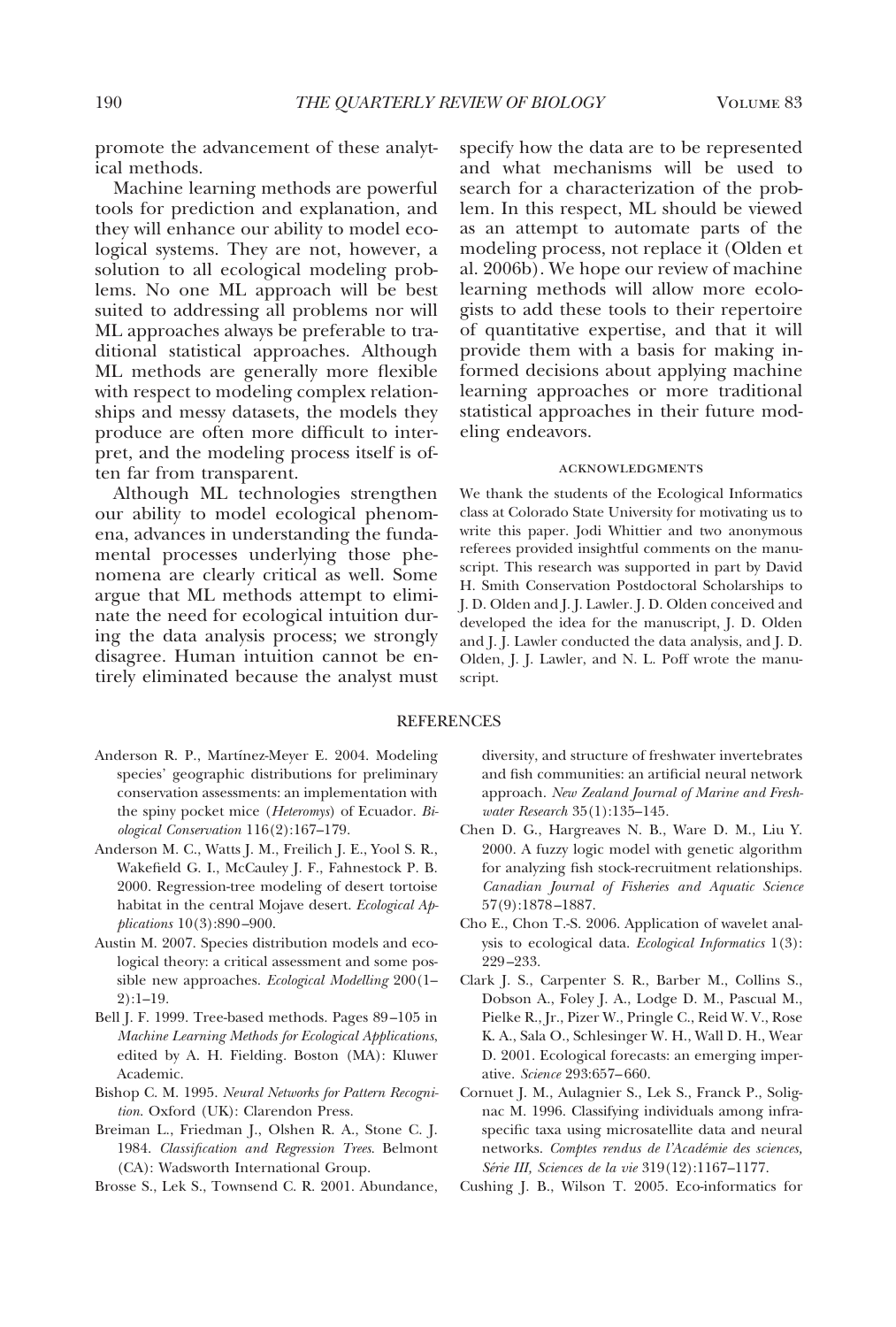decision makers advancing a research agenda. Pages 325–334 in *Data Integration in the Life Sciences: Second International Workshop, DILS 2005, San Diego, CA, USA, July 20 –22, 2005, Proceedings,* Lecture Notes in Computer Science, Volume 3615, edited by B. Ludäscher and L. Raschid. Berlin (Germany): Springer-Verlag.

- Cutler D. R., Edwards T. C., Jr., Beard K. H., Cutler A., Hess K. T., Gibson J., Lawler J. J. 2007. Random forests for prediction in ecology. *Ecology* 88(11): 2783–2792.
- D'Angelo D. J., Howard L. M., Meyer J. L., Gregory S. V., Ashkenas L. R. 1995. Ecological uses for genetic algorithms: predicting fish distributions in complex physical habitats. *Canadian Journal of Fisheries and Aquatic Sciences* 52:1893–1908.
- De'ath G. 2007. Boosted trees for ecological modeling and prediction. *Ecology* 88(1):243–251.
- De'ath G., Fabricius K. E. 2000. Classification and regression trees: a powerful yet simple technique for ecological data analysis. *Ecology* 81(11):3178 –3192.
- Dimopoulos Y., Bourret P., Lek S. 1995. Use of some sensitivity criteria for choosing networks with good generalization. *Neural Processing Letters* 2:1– 4.
- Drake J. M., Lodge D. M. 2006. Forecasting potential distributions of nonindigenous species with a genetic algorithm. *Fisheries* 31:9 –16.
- Drake J. M., Randin C., Guisan A. 2006. Modelling ecological niches with support vector machines. *Journal of Applied Ecology* 43(3):424 – 432.
- Elith J., Graham C. H., Anderson R. P., Dudík M., Ferrier S., Guisan A., Hijmans R. J., et al. 2006. Novel methods improve prediction of species' distributions from occurrence data. *Ecography* 29(2): 129 –151.
- Elith J., Leathwick J. 2007. Predicting species distributions from museum and herbarium records using multiresponse models fitted with multivariate adaptive regression splines. *Diversity and Distributions* 13(3):265–275.
- Ferrier S., Guisan A. 2006. Spatial modelling of biodiversity at the community level. *Journal of Applied Ecology* 43(3):393– 404.
- Fielding A. H., editor. 1999. *Machine Learning Methods for Ecological Applications*. Boston (MA): Kluwer Academic Publishers.
- Fielding A. H., Bell J. F. 1997. A review of methods for the assessment of prediction errors in conservation presence/absence models. *Environmental Conservation* 24(1):38 – 49.
- Garson G. D. 1991. Interpreting neural-network connection weights. *Artificial Intelligence Expert* 6(4): 46 –51.
- Geman S., Bienenstock E., Doursat R. 1992. Neural networks and the bias/variance dilemma. *Neural Computation* 4(1):1–58.

Gevrey M., Dimopoulos I., Lek S. 2003. Review and

comparison of methods to study the contribution of variables in artificial neural network models. *Ecological Modelling* 160(3):249 –264.

- Goldberg D. E. 1989. *Genetic Algorithms in Search, Optimization, and Machine Learning*. Reading (MA): Addison-Wesley.
- Green J. L., Hastings A., Arzberger P., Ayala F. J., Cottingham K. L., Cuddington K., Davis F., Dunne J. A., Fortin M.-J., Gerber L., Neubert M. 2005. Complexity in ecology and conservation: mathematical, statistical, and computational challenges. *BioScience* 55(6):501–510.
- Guégan J.-F., Lek S., Oberdorff T. 1998. Energy availability and habitat heterogeneity predict global riverine fish diversity. *Nature* 391:382–384.
- Guisan A., Zimmermann N. E. 2000. Predictive habitat distribution models in ecology. *Ecological Modelling* 135(2–3):147–186.
- Haefner J. W. 2005. *Modeling Biological Systems: Principles and Applications*. Second Edition. New York: Springer.
- Hastie T., Tibshirani R., Friedman J. H. 2001. *The Elements of Statistical Learning: Data Mining, Inference, and Prediction.* New York: Springer.
- Hogeweg P. 1988. Cellular automata as a paradigm for ecological modeling. *Applied Mathematics and Computation* 27(1):81–100.
- Holland J. H. 1975. *Adaptation in Natural and Artificial Systems: An Introductory Analysis with Applications to Biology, Control, and Artificial Intelligence*. Ann Arbor (MI): University of Michigan Press.
- Hopfield J. J. 1982. Neural networks and physical systems with emergent collective computational abilities. *Proceedings of the National Academy of Sciences USA* 79(8):2554 –2558.
- Hornik K., Stinchcombe M., White H. 1989. Multilayer feedforward networks are universal approximators. *Neural Networks* 2(5):359 –366.
- Iverson L. R., Prasad A. M. 1998. Predicting abundance of 80 tree species following climate change in the Eastern United States. *Ecological Monographs* 68(4):465– 485.
- Iverson L. R., Prasad A. M. 2007. Using landscape analysis to assess and model tsunami damage in Aceh province, Sumatra. *Landscape Ecology* 22(3): 323–331.
- Kohonen T. 2001. *Self-Organizing Maps*. Berlin (Germany) and New York: Springer-Verlag.
- Koza J. R. 1992. *Genetic Programming: On the Programming of Computers by Means of Natural Selection*. Cambridge (MA): MIT Press.
- Lamon E. C., III, Stow C. A. 1999. Sources of variability in microcontaminant data for Lake Michigan salmonids: statistical models and implications for trend detection. *Canadian Journal of Fisheries and Aquatic Sciences* 56(Supplement):71– 85.
- Lawler J. J., White D., Neilson R. P., Blaustein A. R.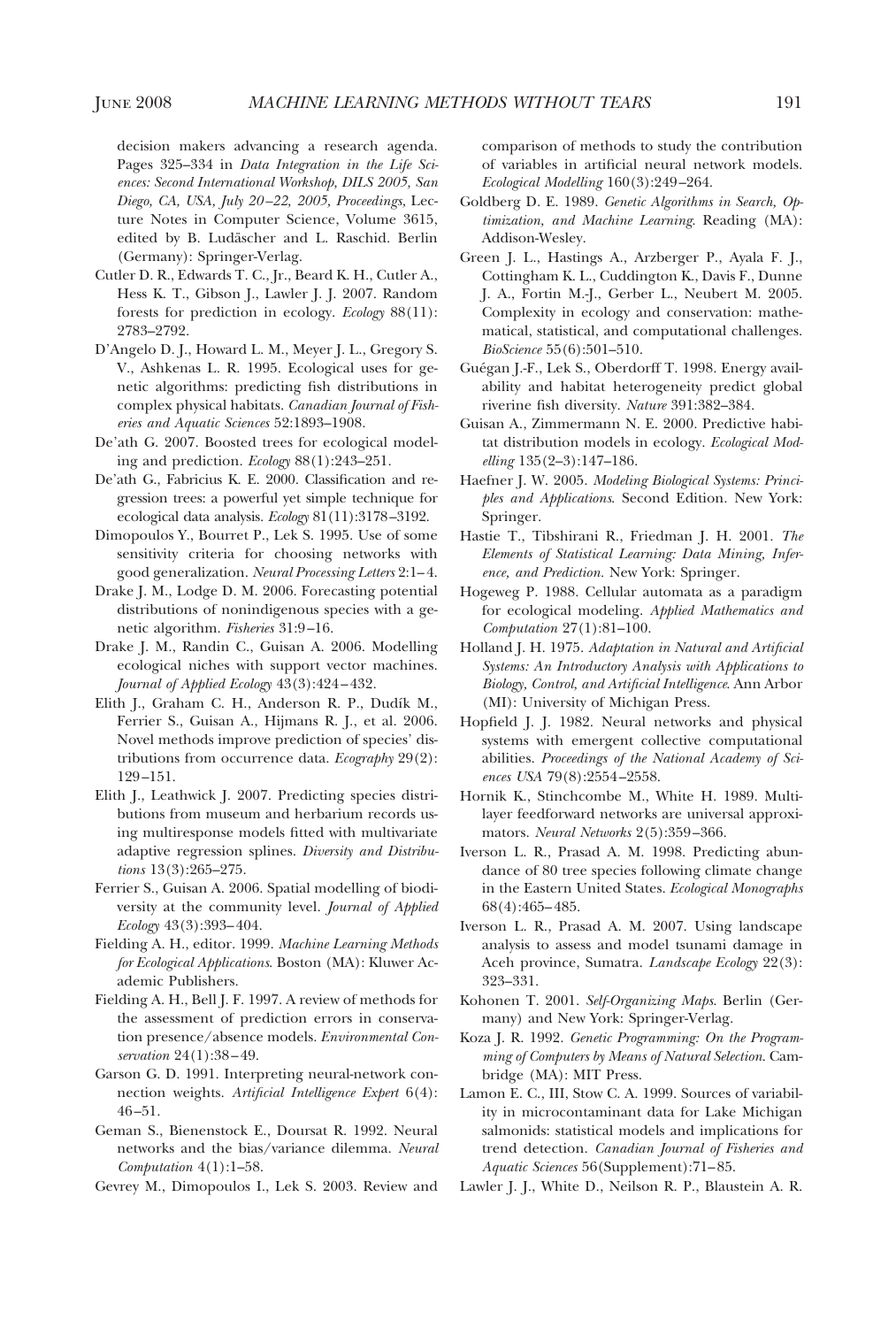2006. Predicting climate-induced range shifts: model differences and model reliability. *Global Change Biology* 12(8):1568 –1584.

- Lek S., Delacoste M., Baran P., Dimopoulos I., Lauga J., Aulagnier S. 1996. Application of neural networks to modelling nonlinear relationships in ecology. *Ecological Modelling* 90(1):39 –52.
- Lek S., Guégan J.-F. 2000. *Artificial Neuronal Networks*: *Application to Ecology and Evolution*. Berlin (Germany): Springer-Verlag.
- Levin S. A. 1998. Ecosystems and the biosphere as complex adaptive systems. *Ecosystems* 1(5):431–436.
- Maier H. R., Dandy G. C. 2000. Neural networks for the prediction and forecasting of water resource variables: a review of modelling issues and applications. *Environmental Modelling and Software* 15(1):101–124.
- Mastrorillo S., Lek S., Dauba F., Belaud A. 1997. The use of artificial neural networks to predict the presence of small-bodied fish in a river. *Freshwater Biology* 38(2):237–246.
- McCulloch W. S., Pitts W. 1943. A logical calculus of ideas immanent in nervous activity. *Bulletin of Mathematical Biophysics* 5:115–133.
- McKay R. I. 2001. Variants of genetic programming for species distribution modelling—fitness sharing, partial functions, population evaluation. *Ecological Modelling* 146(1–3):231–241.
- McKenna J. E., Jr. 2005. Application of neural networks to prediction of fish diversity and salmonid production in the Lake Ontario basin. *Transactions of the American Fisheries Society* 134(1):28 – 43.
- Mercado-Silva N., Olden J. D., Maxted J. T., Hrabik T. R., Vander Zanden M. J. 2006. Forecasting the spread of invasive rainbow smelt in the Laurentian Great Lakes region of North America. *Conservation Biology* 20(6):1740 –1749.
- Minns C. K. 1989. Factors affecting fish species richness in Ontario lakes. *Transactions of the American Fisheries Society* 118:533–545.
- Mitchell M. 1998. *An Introduction to Genetic Algorithms*. Cambridge (MA): MIT Press.
- Morgan J. N., Sonquist J. A. 1963. Problems in the analysis of survey data, and a proposal. *Journal of the American Statistical Association* 58(302):415– 434.
- Muttil N., Lee J. H. W. 2005. Genetic programming for analysis and real-time prediction of coastal algal blooms. *Ecological Modelling* 189(3– 4):363–376.
- O'Connor R. J., Jones M. T., White D., Hunsaker C., Loveland T., Jones B., Preston E. 1996. Spatial partitioning of environmental correlates of avian biodiversity in the conterminous United States. *Biodiversity Letters* 3(3):97–110.
- Olden J. D. 2003. A species-specific approach to modeling biological communities and its potential for conservation. *Conservation Biology* 17(3):854 – 863.
- Olden J. D., Jackson D. A. 2001. Fish-habitat relation-

ships in lakes: gaining predictive and explanatory insight by using artificial neural networks. *Transactions of the American Fisheries Society* 130(5):878 –897.

- Olden J. D., Jackson D. A. 2002a. A comparison of statistical approaches for modelling fish species distributions. *Freshwater Biology* 47(10):1976 –1995.
- Olden J. D., Jackson D. A. 2002b. Illuminating the "black box": a randomization approach for understanding variable contributions in artificial neural networks. *Ecological Modelling* 154(1–2):135–150.
- Olden J. D., Joy M. K., Death R. G. 2004. An accurate comparison of methods for quantifying variable importance in artificial neural networks using simulated data. *Ecological Modelling* 78(3-4):389-397.
- Olden J. D., Joy M. K., Death R. G. 2006a. Rediscovering the species in community-wide modeling. *Ecological Applications* 16(4):1449 –1460.
- Olden J. D., Poff N. L., Bledsoe B. P. 2006b. Incorporating ecological knowledge into ecoinformatics: an example of modeling hierarchically structured aquatic communities with neural networks. *Ecological Informatics* 1(1):33– 42.
- Özesmi S. L., Özesmi U. 1999. An artificial neural network approach to spatial habitat modelling with interspecific interaction. *Ecological Modelling* 116(1):15–31.
- Özesmi S. L., Tan C. O., Özesmi U. 2006. Methodological issues in building, training, and testing artificial neural networks in ecological applications. *Ecological Modelling* 195(1–2):83–93.
- Park Y.-S., Chon T.-S. 2007. Biologically-inspired machine learning implemented to ecological informatics. *Ecological Modelling* 203(1–2):1–7.
- Peters R. H. 1991. *A Critique for Ecology*. Cambridge (UK): Cambridge University Press.
- Peterson A. T. 2001. Predicting species' geographic distributions based on ecological niche modeling. *Condor* 103(3):599 – 605.
- Peterson A. T. 2003. Predicting the geography of species' invasions via ecological niche modeling. *Quarterly Review of Biology* 78(4):419 – 433.
- Peterson A. T. 2007. Why not WhyWhere: the need for more complex models of simpler environmental spaces. *Ecological Modelling* 203(3-4):527-530.
- Peterson A. T., Vieglais D. A. 2001. Predicting species invasions using ecological niche modeling: new approaches from bioinformatics attack a pressing problem. *BioScience* 51(5):363–371.
- Phillips S. J., Anderson R. P., Schapire R. E. 2006. Maximum entropy modeling of species geographic distributions. *Ecological Modelling* 190(3– 4):231–259.
- Recknagel F. 2001. Applications of machine learning to ecological modelling. *Ecological Modelling* 146(1–3):303–310.
- Recknagel F. 2003. *Ecological Informatics: Understanding*